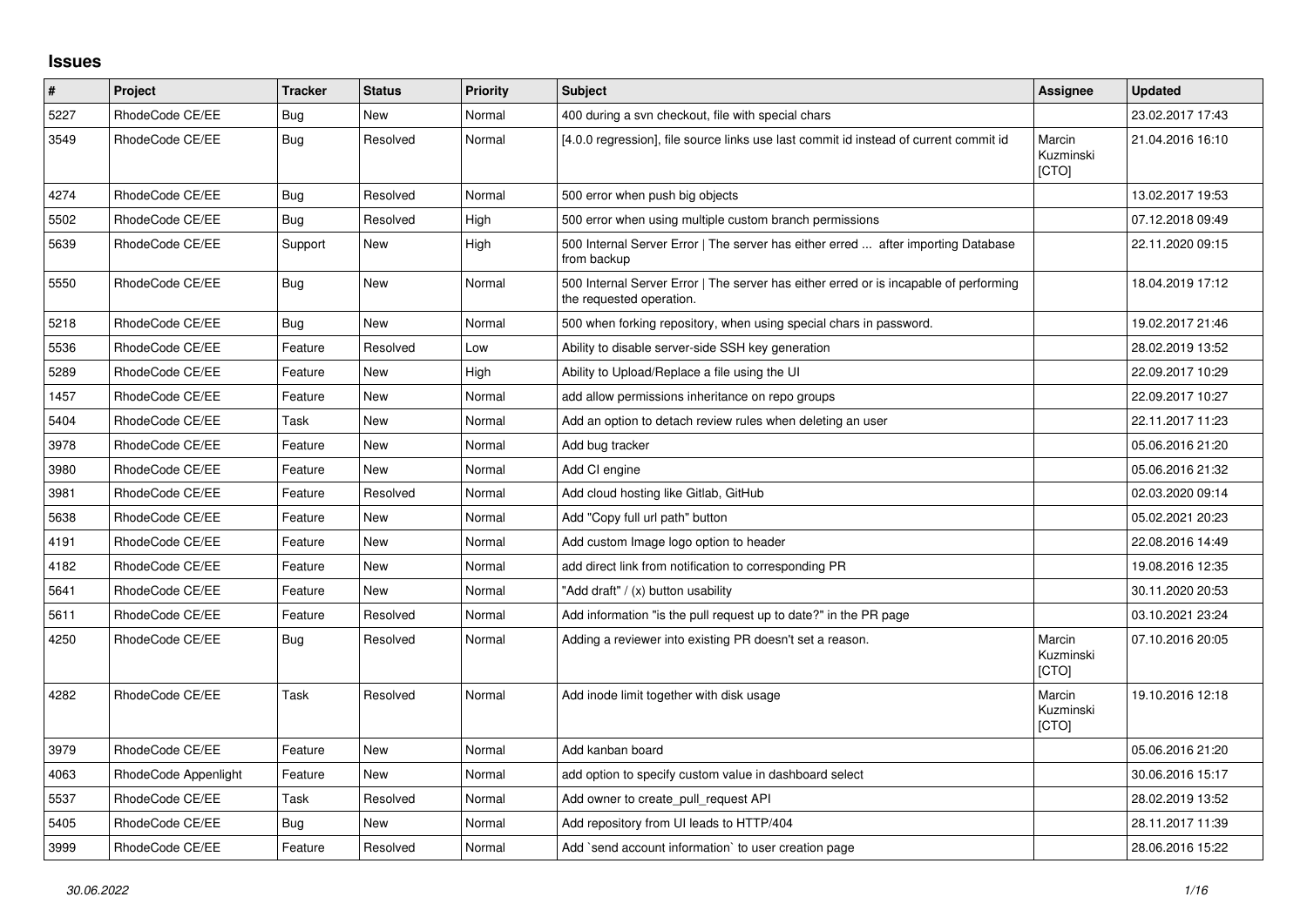| $\sharp$ | Project              | <b>Tracker</b> | <b>Status</b> | <b>Priority</b> | <b>Subject</b>                                                                                                                                                                       | <b>Assignee</b>     | <b>Updated</b>   |
|----------|----------------------|----------------|---------------|-----------------|--------------------------------------------------------------------------------------------------------------------------------------------------------------------------------------|---------------------|------------------|
| 5229     | RhodeCode CE/EE      | Task           | Resolved      | Normal          | add support for https://clipboardjs.com/                                                                                                                                             |                     | 21.01.2020 02:19 |
| 5225     | RhodeCode CE/EE      | Task           | Resolved      | Normal          | add tag of author/contribitor to comments                                                                                                                                            |                     | 11.05.2017 11:10 |
| 5582     | RhodeCode Control    | Feature        | New           | Normal          | Add the version number of a PR in the HTTP API                                                                                                                                       |                     | 15.01.2020 10:45 |
| 3987     | RhodeCode Appenlight | Bug            | <b>New</b>    | Normal          | adjust footer so it's consistent with the website footer                                                                                                                             |                     | 15.06.2016 10:20 |
| 4278     | RhodeCode CE/EE      | <b>Bug</b>     | Resolved      | Normal          | [admin] Clicking the save button in admin -> settings -> issue tracker leads to<br>exception if no patterns entered.                                                                 | Daniel D            | 18.10.2016 13:38 |
| 5410     | RhodeCode CE/EE      | Bug            | <b>New</b>    | Normal          | After converting to CE, we get the following error when trying to view some repos in<br>the UI: "UnicodeDecodeError: 'ascii' codec can't decode byte" (full error in<br>Description) |                     | 25.01.2018 20:45 |
| 5556     | RhodeCode CE/EE      | Bug            | <b>New</b>    | Normal          | After upgrade RhodeCode Enterprise, pull request via API adds repo owner as<br>default reviewer                                                                                      |                     | 01.01.2020 13:09 |
| 4269     | RhodeCode CE/EE      | Support        | Resolved      | Normal          | Allow flash messages to be permanently surpressed                                                                                                                                    | <b>Marcin Lulek</b> | 14.10.2016 12:46 |
| 4071     | RhodeCode Appenlight | Feature        | <b>New</b>    | Normal          | Allow for easy out-out of assigned permissions                                                                                                                                       |                     | 05.07.2016 10:14 |
| 5617     | RhodeCode CE/EE      | Feature        | New           | Normal          | Allow PRs to non-head bookmarks                                                                                                                                                      |                     | 20.05.2020 12:25 |
| 3364     | RhodeCode CE/EE      | Support        | <b>New</b>    | High            | Allow Specifying the Commit Message for Pull Request Merges                                                                                                                          |                     | 17.04.2018 21:51 |
| 3373     | RhodeCode CE/EE      | Feature        | New           | Normal          | Allow to create Bookmarks and Branches from UI                                                                                                                                       |                     | 05.04.2016 09:21 |
| 4290     | RhodeCode CE/EE      | Task           | New           | Normal          | Allow to transplant the review status to merged commits                                                                                                                              |                     | 17.04.2018 21:50 |
| 5423     | Documentation        | Support        | Resolved      | Normal          | API-Documentation for Method "create repo group" faulty                                                                                                                              |                     | 22.01.2018 16:23 |
| 3260     | RhodeCode CE/EE      | Task           | New           | Normal          | api: expose get repo node method                                                                                                                                                     |                     | 17.03.2016 12:56 |
| 5527     | RhodeCode CE/EE      | Support        | New           | Normal          | API: expose human readable failure reason                                                                                                                                            |                     | 30.01.2019 17:43 |
| 4677     | RhodeCode CE/EE      | Support        | Resolved      | High            | API get_repo_refs not working?                                                                                                                                                       |                     | 19.12.2016 11:46 |
| 5201     | RhodeCode CE/EE      | Task           | Resolved      | Normal          | API: implement describe-methods                                                                                                                                                      |                     | 13.02.2017 15:57 |
| 4301     | RhodeCode CE/EE      | Feature        | New           | Normal          | [API] toggle force_password_reset in api for Idap users                                                                                                                              |                     | 28.10.2016 15:43 |
| 3093     | Documentation        | Task           | New           | Normal          | [API] - update hg/git update pr API. Auto updates PR on push                                                                                                                         | <b>Brian Butler</b> | 01.07.2016 14:15 |
| 4017     | RhodeCode Appenlight | Feature        | New           | Low             | application logos need help                                                                                                                                                          |                     | 14.06.2016 11:52 |
| 5510     | RhodeCode CE/EE      | Bug            | <b>New</b>    | High            | AssertionError: unexpected parameters: user_agent & hook_type                                                                                                                        |                     | 31.07.2021 11:14 |
| 3334     | RhodeCode CE/EE      | Bug            | New           | Normal          | Attempt to edit .coveragerc through the online file editor                                                                                                                           |                     | 17.03.2016 13:49 |
| 5321     | RhodeCode CE/EE      | Feature        | Resolved      | Normal          | Audit logs                                                                                                                                                                           |                     | 21.06.2017 12:49 |
| 3362     | RhodeCode CE/EE      | Task           | New           | Normal          | auth-plugins, indicate visually that plugin is turned on but NOT enabled                                                                                                             |                     | 22.03.2016 19:03 |
| 4062     | RhodeCode Appenlight | Feature        | New           | Normal          | A way to see browser breakdown for an error                                                                                                                                          |                     | 30.06.2016 15:16 |
| 4252     | RhodeCode CE/EE      | Support        | New           | Normal          | Backup & Recovery                                                                                                                                                                    |                     | 07.10.2016 19:47 |
| 4272     | RhodeCode CE/EE      | Feature        | New           | Normal          | Better SPAM protection                                                                                                                                                               |                     | 12.10.2016 11:14 |
| 4044     | RhodeCode CE/EE      | Feature        | Resolved      | Normal          | <b>Branch permissions</b>                                                                                                                                                            |                     | 30.08.2018 09:48 |
| 5342     | RhodeCode Appenlight | <b>Bug</b>     | New           | Low             | Broken link [Applications Modify application]                                                                                                                                        |                     | 21.06.2017 21:21 |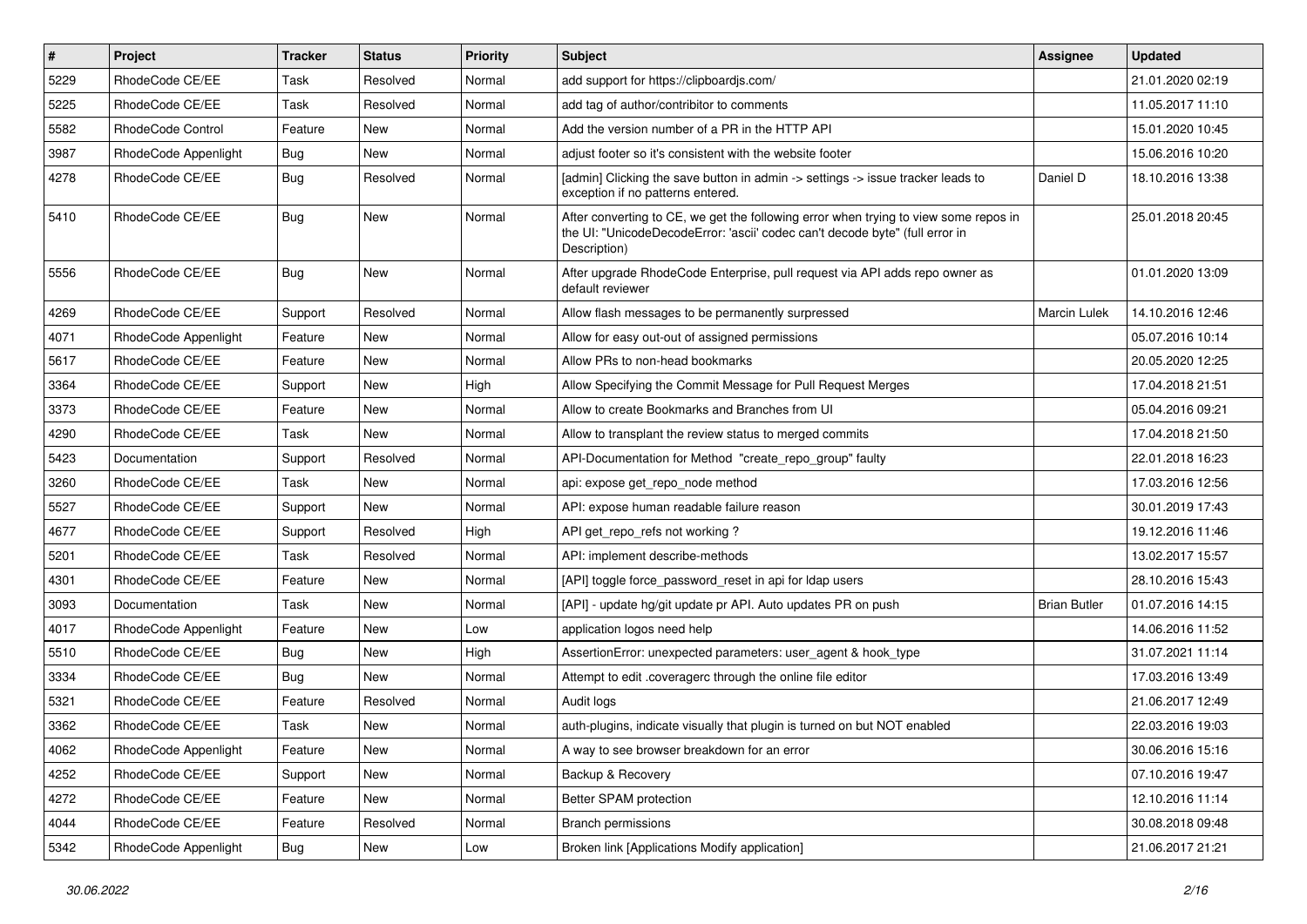| $\pmb{\#}$ | Project         | <b>Tracker</b> | <b>Status</b> | <b>Priority</b> | <b>Subject</b>                                                                                | <b>Assignee</b>              | <b>Updated</b>   |
|------------|-----------------|----------------|---------------|-----------------|-----------------------------------------------------------------------------------------------|------------------------------|------------------|
| 5587       | RhodeCode CE/EE | Bug            | Resolved      | Normal          | Broken metatags in 4.18.1                                                                     | <b>Marcin Lulek</b>          | 29.01.2020 11:46 |
| 4271       | RhodeCode CE/EE | Bug            | Resolved      | Normal          | Browsing new repository groups via SVN issue                                                  | Martin<br>Bornhold           | 19.10.2016 11:11 |
| 2882       | RhodeCode CE/EE | Feature        | New           | Normal          | Bulk comment submit                                                                           |                              | 17.03.2016 17:50 |
| 4666       | RhodeCode CE/EE | Task           | Resolved      | Normal          | Bump git and mercurial to latest versions                                                     |                              | 02.12.2016 19:01 |
| 2944       | RhodeCode CE/EE | Task           | New           | Normal          | Bump gunicorn to 19.4 version                                                                 |                              | 17.03.2016 12:58 |
| 5184       | RhodeCode CE/EE | Task           | Resolved      | Normal          | bump pyramid to 1.7.X                                                                         |                              | 06.02.2017 21:50 |
| 4283       | RhodeCode CE/EE | Task           | Resolved      | Normal          | bump whoosh to 2.7.4 release                                                                  |                              | 13.12.2016 21:08 |
| 5504       | RhodeCode CE/EE | Feature        | New           | Normal          | Buttons to copy commit hash and to expand the commit message in the repo<br>summary view      |                              | 26.10.2018 00:59 |
| 5516       | RhodeCode CE/EE | Support        | Resolved      | High            | Cannot log into RhodeCode                                                                     | Thierry<br>Wynsdau           | 28.05.2020 20:28 |
| 5524       | RhodeCode CE/EE | Bug            | <b>New</b>    | High            | Cannot log into RhodeCode anymore                                                             |                              | 15.01.2019 17:08 |
| 5605       | RhodeCode CE/EE | Bug            | Resolved      | Normal          | Cannot set subversion compatibility to 1.10                                                   |                              | 30.03.2020 17:27 |
| 3239       | RhodeCode CE/EE | Task           | Resolved      | Normal          | Catch all route for repo page or repo group page is always executing checks for<br>every page |                              | 21.04.2016 11:30 |
| 4219       | RhodeCode CE/EE | Feature        | Resolved      | Normal          | [ce, ee] Add mandatory reviewers for pull requests                                            | Marcin<br>Kuzminski<br>[CTO] | 20.06.2017 15:23 |
| 4163       | RhodeCode CE/EE | Task           | New           | Normal          | [ce, ee] celery refactor + upgrade                                                            |                              | 15.08.2016 12:32 |
| 4289       | RhodeCode CE/EE | Task           | New           | Low             | [ce, ee] clean up pygments lexer functions + handling                                         | Daniel D                     | 21.10.2016 14:44 |
| 4147       | RhodeCode CE/EE | Task           | New           | Normal          | [ce, ee, docs] Events documentation                                                           | Daniel D                     | 15.08.2016 12:33 |
| 4197       | RhodeCode CE/EE | Task           | New           | Normal          | [ce, ee] get list of users with their permissions to a repository                             | Daniel D                     | 22.09.2017 10:30 |
| 4211       | RhodeCode CE/EE | Feature        | Resolved      | Normal          | [ce, ee] increase webhook flexibility                                                         | Marcin<br>Kuzminski<br>[CTO] | 20.06.2022 10:55 |
| 4267       | RhodeCode CE/EE | Feature        | Resolved      | Normal          | [ce, ee] jira tracker integration wildcard project key support                                | Daniel D                     | 10.10.2016 20:13 |
| 4040       | RhodeCode CE/EE | Bug            | New           | Low             | [ce, ee] logout when logged out causes 403 Cross-site request forgery detected                |                              | 23.06.2016 13:40 |
| 4173       | RhodeCode CE/EE | Bug            | Resolved      | Urgent          | [ce, ee] mysql recycle pool timeout not working                                               | Daniel D                     | 16.08.2016 22:02 |
| 4232       | RhodeCode CE/EE | Feature        | New           | Normal          | [ce, ee, pr, compare] redo diffs, support side by side diffs, html diffs                      | Daniel D                     | 25.10.2016 15:40 |
| 4091       | RhodeCode CE/EE | <b>Bug</b>     | Resolved      | Normal          | [ce, ee] Redmine integration blocks for 30 seconds if redmine server not available            | Daniel D                     | 15.07.2016 12:26 |
| 4092       | RhodeCode CE/EE | Bug            | Feedback      | Normal          | [ce, ee] Redmine/JIRA integrations - smart commits                                            | Daniel D                     | 21.07.2016 12:59 |
| 4179       | RhodeCode CE/EE | Task           | New           | Normal          | [ce, ee] refine perms summary list                                                            | Daniel D                     | 14.09.2016 12:09 |
| 4175       | RhodeCode CE/EE | Feature        | Resolved      | Normal          | [ce, ee] repo group integrations                                                              | Daniel D                     | 16.08.2016 20:00 |
| 4225       | RhodeCode CE/EE | Feature        | Resolved      | Normal          | [ce, ee] repo group integrations cascade to child repo groups                                 | Daniel D                     | 14.09.2016 11:12 |
| 4110       | RhodeCode CE/EE | <b>Bug</b>     | In Progress   | Normal          | [ce, ee] repos can be named _admin, _static                                                   | Daniel D                     | 20.07.2016 19:51 |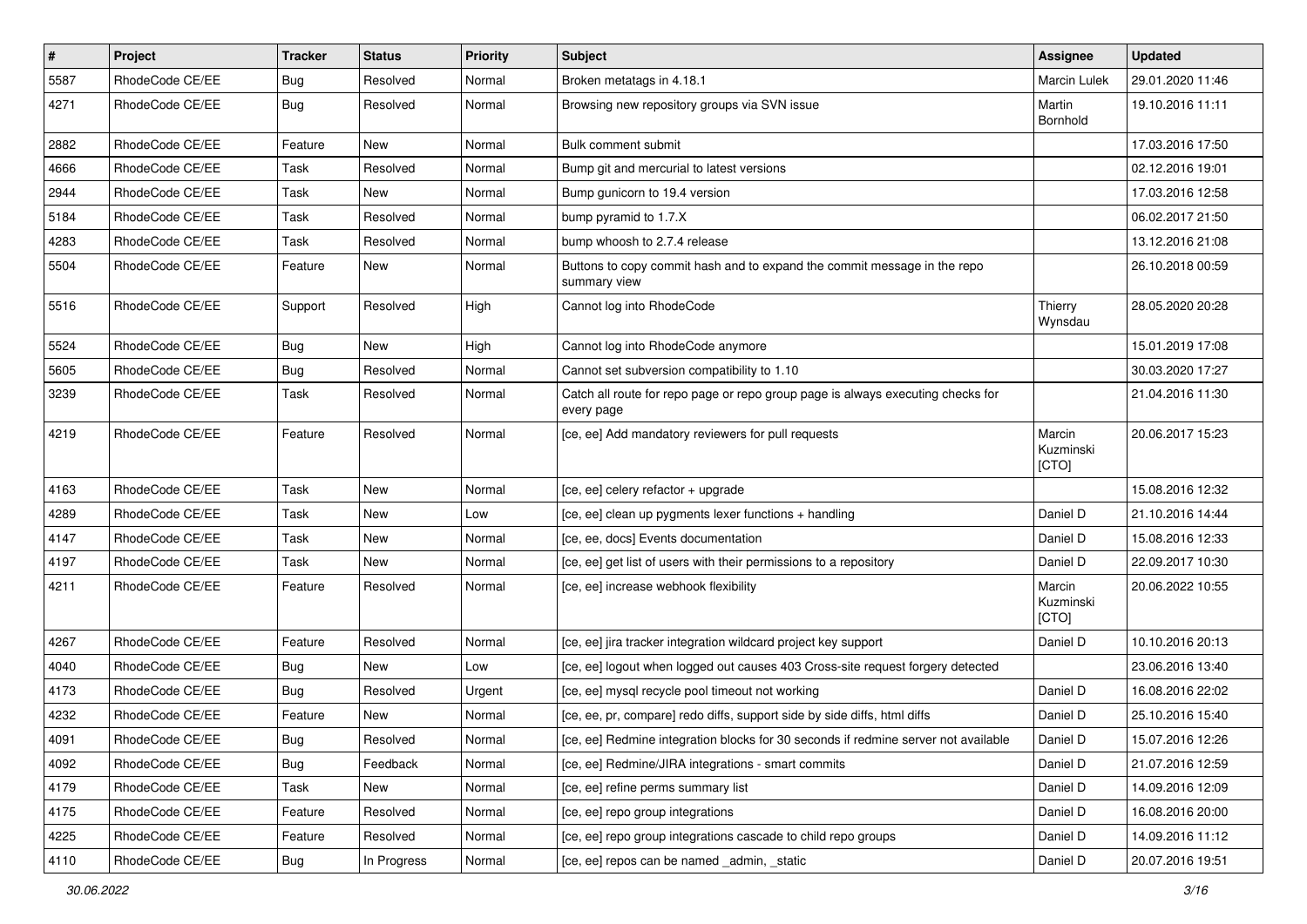| $\vert$ # | Project         | <b>Tracker</b> | <b>Status</b> | <b>Priority</b> | <b>Subject</b>                                                                                        | Assignee                     | <b>Updated</b>   |
|-----------|-----------------|----------------|---------------|-----------------|-------------------------------------------------------------------------------------------------------|------------------------------|------------------|
| 4121      | RhodeCode CE/EE | Bug            | Resolved      | Normal          | [ce, ee] server announcement has extra margin                                                         | Lisa Quatmann                | 26.09.2016 14:00 |
| 4192      | RhodeCode CE/EE | Feature        | Resolved      | Normal          | [ce, ee] slack/hipchat integrations group commits by branch pushed                                    |                              | 09.09.2016 19:01 |
| 4208      | RhodeCode CE/EE | Bug            | New           | Normal          | [ce, ee] test errors get hidden by error page                                                         | Daniel D                     | 14.09.2016 12:00 |
| 3950      | RhodeCode CE/EE | Bug            | Resolved      | Normal          | [ce, ee] trying to merge pr against a deleted branch/bookmark breaks the pr page                      | Martin<br>Bornhold           | 27.10.2016 16:12 |
| 4288      | RhodeCode CE/EE | Task           | Resolved      | Normal          | [ce, ee] unify controllers that use diffs                                                             | Daniel D                     | 02.08.2017 11:41 |
| 4154      | RhodeCode CE/EE | Bug            | New           | Low             | [ce, ee] user register via github captcha                                                             |                              | 05.08.2016 22:51 |
| 4256      | RhodeCode CE/EE | Bug            | <b>New</b>    | Normal          | [ce, ee, ux] Source code highlight colors conflict with red/green inserted/deleted<br>blocks          | Daniel D                     | 03.10.2016 05:00 |
| 4246      | RhodeCode CE/EE | Task           | New           | Normal          | [ce, ee, vcs, git] add tests for annotated git tags                                                   | Daniel D                     | 13.02.2018 18:03 |
| 3454      | RhodeCode CE/EE | Task           | Feedback      | Normal          | [ce/ee] visually differentiate the two editions                                                       | Marcin<br>Kuzminski<br>[CTO] | 10.08.2016 03:30 |
| 3963      | RhodeCode CE/EE | Bug            | New           | Normal          | [ce] Getting a newly added repo via remap/rescan via api gives no data                                |                              | 27.05.2016 05:02 |
| 4120      | RhodeCode CE/EE | Task           | New           | Normal          | [ce] replace get_repo_nodes api                                                                       | Daniel D                     | 17.04.2018 21:49 |
| 4166      | RhodeCode CE/EE | Bug            | Resolved      | Urgent          | [ce] Rhodecode crashing after MySQL error                                                             |                              | 23.08.2016 23:35 |
| 3956      | RhodeCode CE/EE | Bug            | New           | Normal          | [ce] - svn commit with all 'None' properties (author, message, etc.)                                  |                              | 23.05.2016 17:22 |
| 3971      | RhodeCode CE/EE | Bug            | Resolved      | Normal          | [ce, vcs] Merge requests/Pull requests failing due to rebase problem                                  | Johannes<br>Bornhold         | 19.07.2016 15:54 |
| 5600      | RhodeCode CE/EE | Feature        | New           | Normal          | Change default repository landing page                                                                |                              | 27.01.2021 01:04 |
| 5609      | RhodeCode CE/EE | Support        | Resolved      | Normal          | Change git diff algorithm                                                                             |                              | 31.03.2020 22:08 |
| 5187      | RhodeCode CE/EE | Feature        | Resolved      | Normal          | changelog dynamic loading of commits                                                                  |                              | 12.06.2018 12:31 |
| 5490      | RhodeCode CE/EE | <b>Bug</b>     | Resolved      | Normal          | Changes to repo group permissions via API are not audit logged                                        |                              | 28.02.2019 13:52 |
| 5461      | RhodeCode CE/EE | Bug            | Resolved      | Normal          | Changes to user group permissions via API are not audit logged                                        |                              | 30.08.2018 09:47 |
| 5631      | RhodeCode CE/EE | Feature        | New           | Normal          | Change target of PR                                                                                   |                              | 31.07.2020 17:05 |
| 5482      | RhodeCode CE/EE | Bug            | Resolved      | Normal          | Changing a repo's 'Remote pull uri' in its Settings fails with 'No repo type specified'               |                              | 31.10.2018 08:37 |
| 5560      | RhodeCode CE/EE | Bug            | Resolved      | High            | Check all permission API function to flush caches for auth perms                                      |                              | 08.06.2021 23:56 |
| 5468      | RhodeCode CE/EE | Support        | New           | Normal          | Check logic for updating last commit for repository groups                                            |                              | 30.08.2018 09:47 |
| 4140      | RhodeCode CE/EE | Task           | Resolved      | Normal          | Check middleware chain status, and Verify that special middleware is catching<br>exceptions correctly |                              | 23.08.2016 12:13 |
| 1404      | RhodeCode CE/EE | Bug            | Resolved      | Normal          | clone of really huge git repo (4gb) causes pyro to explode                                            |                              | 07.02.2017 14:52 |
| 5637      | RhodeCode CE/EE | Feature        | New           | Normal          | Clone URL templates - add per repository/namespace                                                    |                              | 29.10.2020 09:38 |
| 5603      | RhodeCode CE/EE | Feature        | Resolved      | Normal          | Code search - highlight matching search terms                                                         |                              | 30.03.2020 11:16 |
| 5654      | RhodeCode CE/EE | Bug            | New           | Normal          | Comment formatting broken when containing $@$ in a code block                                         |                              | 24.02.2021 12:10 |
| 148       | RhodeCode CE/EE | Feature        | New           | Normal          | [comments] Add per file and multiline comments in a changeset                                         |                              | 25.05.2016 10:20 |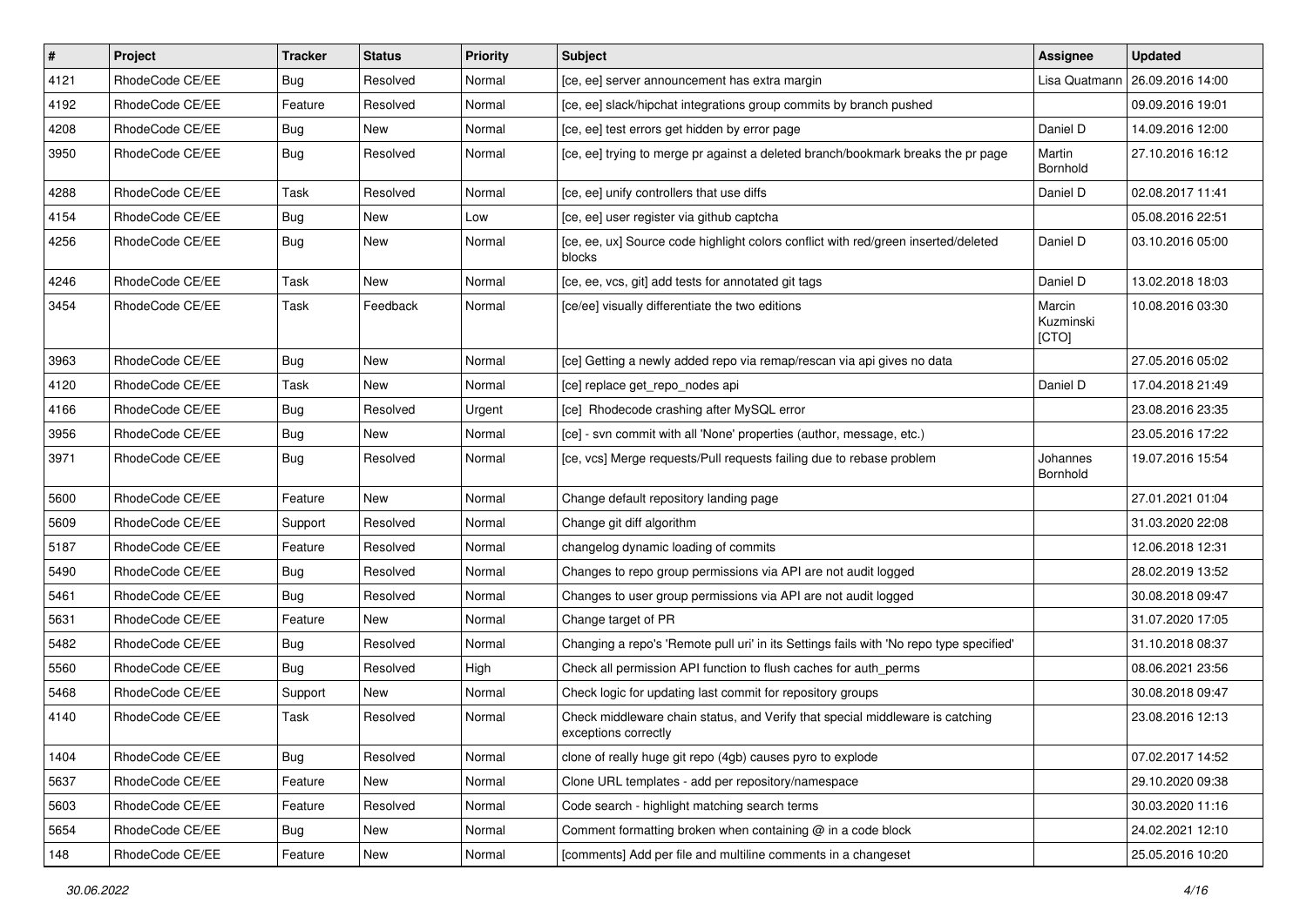| $\pmb{\#}$ | Project              | <b>Tracker</b> | <b>Status</b> | <b>Priority</b> | Subject                                                                  | <b>Assignee</b>              | <b>Updated</b>   |
|------------|----------------------|----------------|---------------|-----------------|--------------------------------------------------------------------------|------------------------------|------------------|
| 5273       | RhodeCode CE/EE      | Feature        | New           | Normal          | Comment status                                                           |                              | 07.04.2017 13:10 |
| 5270       | RhodeCode CE/EE      | Task           | <b>New</b>    | Normal          | Comments updates                                                         | Bartłomiej<br>Wołyńczyk      | 17.04.2018 21:51 |
| 5371       | RhodeCode CE/EE      | Bug            | <b>New</b>    | Normal          | Comment times in Pull Requests are off by 1 day                          |                              | 10.04.2018 15:11 |
| 5558       | RhodeCode CE/EE      | Bug            | Resolved      | Low             | Commit compare window covers text                                        |                              | 08.07.2019 18:12 |
| 4222       | RhodeCode CE/EE      | Feature        | <b>New</b>    | Normal          | Configurable detection of READMEs                                        |                              | 09.09.2016 10:05 |
| 5557       | RhodeCode CE/EE      | Bug            | Resolved      | Normal          | Consider removing slashes from the RSS feed names                        |                              | 31.10.2019 19:54 |
| 4245       | RhodeCode CE/EE      | Task           | Resolved      | Normal          | Convert control command to use http mode by default                      | Marcin<br>Kuzminski<br>[CTO] | 14.10.2016 16:13 |
| 5602       | RhodeCode CE/EE      | Feature        | Resolved      | Normal          | Copy full path only copies partial                                       | Daniel D                     | 30.03.2020 16:04 |
| 5612       | RhodeCode CE/EE      | Bug            | New           | Low             | CPU cores getting maxed out by VCSServer on Repository Size request      |                              | 03.10.2021 23:25 |
| 4064       | RhodeCode Appenlight | Feature        | <b>New</b>    | Normal          | Create a multiple action feature for Reports and Logs lists              |                              | 30.06.2016 15:18 |
| 5462       | RhodeCode CE/EE      | Bug            | New           | Normal          | create_repo api fails with celery enabled                                |                              | 10.07.2018 17:49 |
| 3333       | RhodeCode Tools      | Task           | <b>New</b>    | Normal          | Create rhodecode-tools backup command for backup of RhodeCode Enterprise |                              | 17.03.2016 12:43 |
| 5623       | RhodeCode CE/EE      | Bug            | Resolved      | Normal          | Credentials for remote repository URL leaking in Repository Header       |                              | 22.07.2020 00:47 |
| 5594       | RhodeCode CE/EE      | Bug            | Resolved      | Normal          | Credentials in Repository Settings for Pull requests are exposed         |                              | 28.05.2020 20:25 |
| 4251       | RhodeCode CE/EE      | Task           | Feedback      | High            | [customer] Pull request with subrepos                                    | Martin<br>Bornhold           | 10.11.2016 17:52 |
| 5496       | RhodeCode CE/EE      | Support        | <b>New</b>    | Normal          | database migration 4.11.6 mysql to 4.12.4 postgres                       |                              | 27.08.2018 21:17 |
| 5679       | RhodeCode CE/EE      | Bug            | New           | Normal          | Data directory continues to grow until it fills disk partition           |                              | 25.04.2022 11:42 |
| 4155       | RhodeCode CE/EE      | Bug            | Resolved      | Low             | Date of Last Change is not displayed correctly                           | Marcin<br>Kuzminski<br>[CTO] | 21.01.2020 02:20 |
| 5601       | RhodeCode CE/EE      | Feature        | Resolved      | Normal          | Default navigation should be by branch name not commit id                |                              | 04.06.2020 23:51 |
| 4238       | RhodeCode CE/EE      | Task           | Resolved      | Normal          | default reviewers updates                                                | Daniel D                     | 06.10.2016 14:26 |
| 2744       | RhodeCode CE/EE      | Task           | Resolved      | Normal          | Deprecating Internet Explorer                                            |                              | 06.07.2016 12:04 |
| 3440       | RhodeCode CE/EE      | Feature        | <b>New</b>    | Normal          | [design, ux] mock-up user interface for adding a branch/bookmark         |                              | 05.04.2016 09:21 |
| 4183       | RhodeCode CE/EE      | Feature        | Resolved      | Normal          | Different roles for PR reviewers                                         | Daniel D                     | 12.10.2020 23:13 |
| 4311       | RhodeCode CE/EE      | Task           | Resolved      | Normal          | Diffs feedback                                                           | Daniel D                     | 26.11.2016 14:10 |
| 5629       | RhodeCode CE/EE      | <b>Bug</b>     | New           | Normal          | Diff truncated on small files                                            |                              | 21.07.2020 08:58 |
| 3556       | RhodeCode CE/EE      | Task           | Resolved      | Normal          | Disable and rename initial_repo_scan flag                                | Marcin<br>Kuzminski<br>[CTO] | 22.04.2016 14:33 |
| 4669       | RhodeCode CE/EE      | Task           | New           | Normal          | disable pytest sugar on nix-build                                        |                              | 01.12.2016 12:52 |
| 4675       | RhodeCode CE/EE      | <b>Bug</b>     | Resolved      | Normal          | Disk free inodes are displayed incorrectly                               |                              | 13.12.2016 22:41 |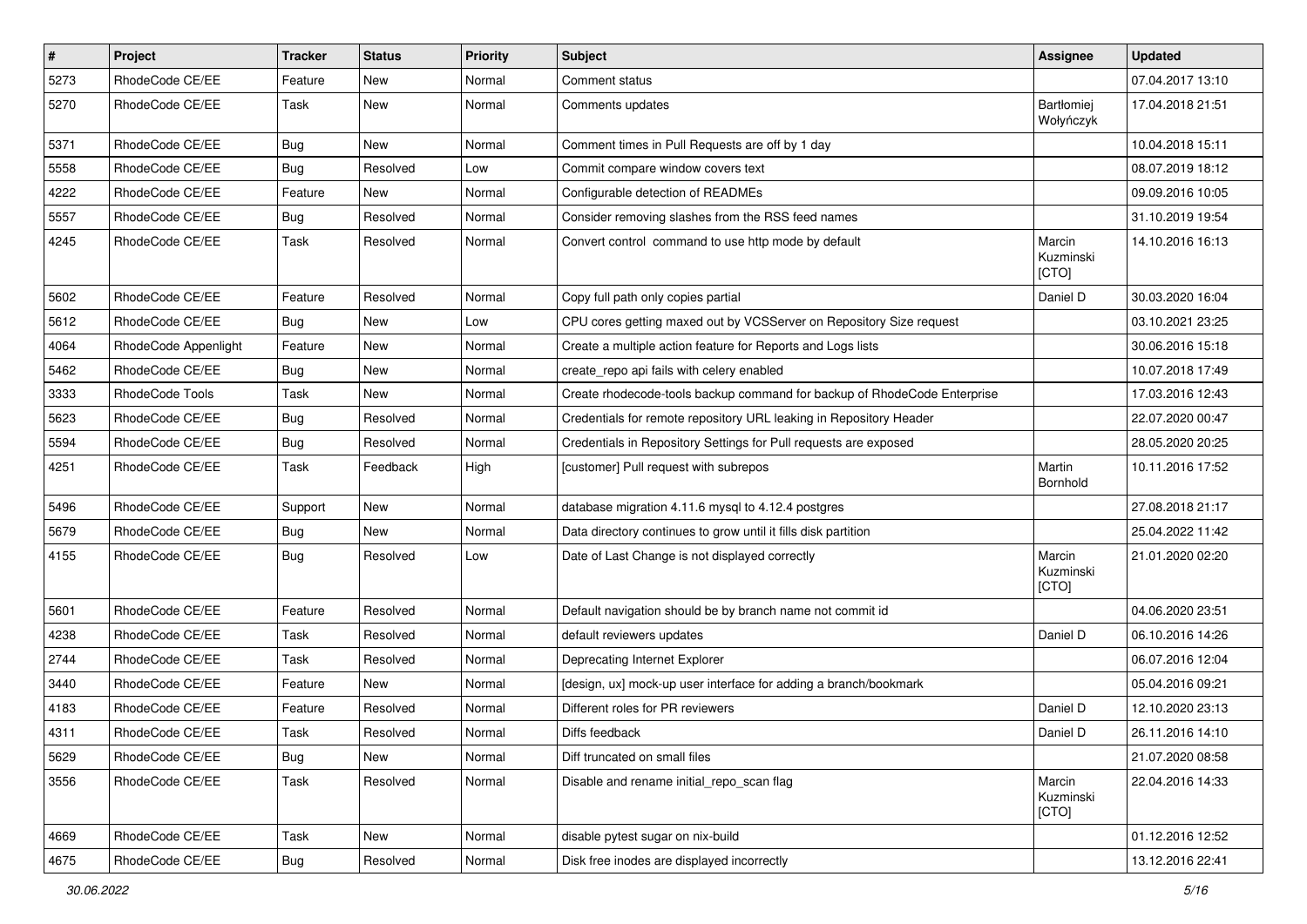| $\vert$ # | Project              | <b>Tracker</b> | <b>Status</b> | Priority | <b>Subject</b>                                                                                                     | <b>Assignee</b>              | <b>Updated</b>   |
|-----------|----------------------|----------------|---------------|----------|--------------------------------------------------------------------------------------------------------------------|------------------------------|------------------|
| 4224      | RhodeCode CE/EE      | Bug            | Resolved      | Normal   | [docs] update docs re: removing old instances when switching editions                                              | Lisa Quatmann                | 11.10.2016 15:36 |
| 5529      | Documentation        | Support        | <b>New</b>    | Normal   | Documentation does not detail watched repositories                                                                 |                              | 07.02.2019 00:16 |
| 5237      | Documentation        | Support        | New           | Normal   | documentation for DR                                                                                               |                              | 06.03.2017 23:34 |
| 5153      | Documentation        | Bug            | Resolved      | Normal   | Documentation: /tmp permissions                                                                                    |                              | 04.01.2017 13:02 |
| 5591      | Documentation        | Support        | <b>New</b>    | Normal   | documentation typo                                                                                                 |                              | 04.02.2020 19:43 |
| 3382      | RhodeCode CE/EE      | Bug            | New           | Normal   | download superrepo with subrepos                                                                                   |                              | 25.03.2016 01:30 |
| 3351      | RhodeCode CE/EE      | Bug            | <b>New</b>    | Normal   | Duplicate IP whitelist entry shows error flash                                                                     |                              | 21.03.2016 15:54 |
| 3994      | RhodeCode Appenlight | Bug            | New           | Normal   | during setup, user is given option to make admin account even if one does not exist                                |                              | 08.06.2016 12:44 |
| 4074      | RhodeCode CE/EE      | Feature        | New           | Normal   | Edit review comment                                                                                                | Bartłomiej<br>Wołyńczyk      | 17.04.2018 21:51 |
| 4296      | RhodeCode CE/EE      | Bug            | Resolved      | Normal   | [ee] Can not create pull requests with reviewers.                                                                  | Daniel D                     | 07.11.2016 21:17 |
| 4268      | RhodeCode CE/EE      | Bug            | Resolved      | High     | [ee] default reviewers from changed lines is returning wrong values                                                | Daniel D                     | 06.10.2016 14:35 |
| 4116      | RhodeCode CE/EE      | <b>Bug</b>     | <b>New</b>    | High     | [ee] Starting EE or running paster commands like setup-rhodecode does not work<br>without setting LC_ALL properly. |                              | 18.08.2016 21:03 |
| 5469      | RhodeCode CE/EE      | Feature        | Resolved      | Normal   | elastisearch > 2.x not supported ?                                                                                 |                              | 21.01.2020 02:19 |
| 5381      | RhodeCode CE/EE      | Bug            | Resolved      | Normal   | Email integration changeset links invalid                                                                          |                              | 06.09.2017 12:29 |
| 5530      | RhodeCode CE/EE      | Bug            | Resolved      | Normal   | Email integration has incorrect url                                                                                |                              | 09.02.2019 10:33 |
| 5304      | RhodeCode CE/EE      | Bug            | Resolved      | Normal   | Email template not correct                                                                                         |                              | 31.10.2018 08:36 |
| 4213      | RhodeCode CE/EE      | Feature        | New           | High     | Embed PostgreSQL database                                                                                          | Marcin<br>Kuzminski<br>[CTO] | 03.09.2016 23:45 |
| 5528      | RhodeCode CE/EE      | Bug            | Resolved      | High     | Empty Unicode file causes the PR to return HTTP 500                                                                |                              | 28.02.2019 13:52 |
| 4237      | RhodeCode CE/EE      | Task           | Resolved      | Normal   | Enable HTTP support                                                                                                | Martin<br>Bornhold           | 12.10.2016 11:51 |
| 5265      | RhodeCode CE/EE      | Task           | Resolved      | Normal   | Enable phases support                                                                                              |                              | 11.05.2017 11:10 |
| 4036      | RhodeCode CE/EE      | Bug            | Resolved      | Normal   | encrypted clone uri can throw unicodeerror after key change                                                        | Marcin<br>Kuzminski<br>[CTO] | 27.06.2016 19:38 |
| 4266      | RhodeCode CE/EE      | <b>Bug</b>     | Resolved      | Normal   | Error 500 on integrations page after setting up Webhook                                                            |                              | 17.10.2016 15:35 |
| 5567      | RhodeCode CE/EE      | Bug            | Resolved      | High     | Error after PR was updated                                                                                         |                              | 20.01.2020 10:04 |
| 5499      | RhodeCode CE/EE      | Support        | New           | Normal   | ERROR [celery.worker.consumer.consumer] consumer: Cannot connect                                                   |                              | 11.09.2018 08:39 |
| 4206      | RhodeCode CE/EE      | Bug            | Resolved      | High     | Error creating SVN groups                                                                                          |                              | 15.09.2016 13:24 |
| 5656      | RhodeCode CE/EE      | <b>Bug</b>     | Resolved      | Normal   | Error for branch permission page                                                                                   |                              | 30.04.2021 08:53 |
| 5657      | RhodeCode CE/EE      | <b>Bug</b>     | New           | Normal   | Error in maintenance page                                                                                          |                              | 30.03.2021 15:09 |
| 682       | Documentation        | Task           | New           | Normal   | Error Msg guide                                                                                                    | <b>Brian Butler</b>          | 01.07.2016 14:15 |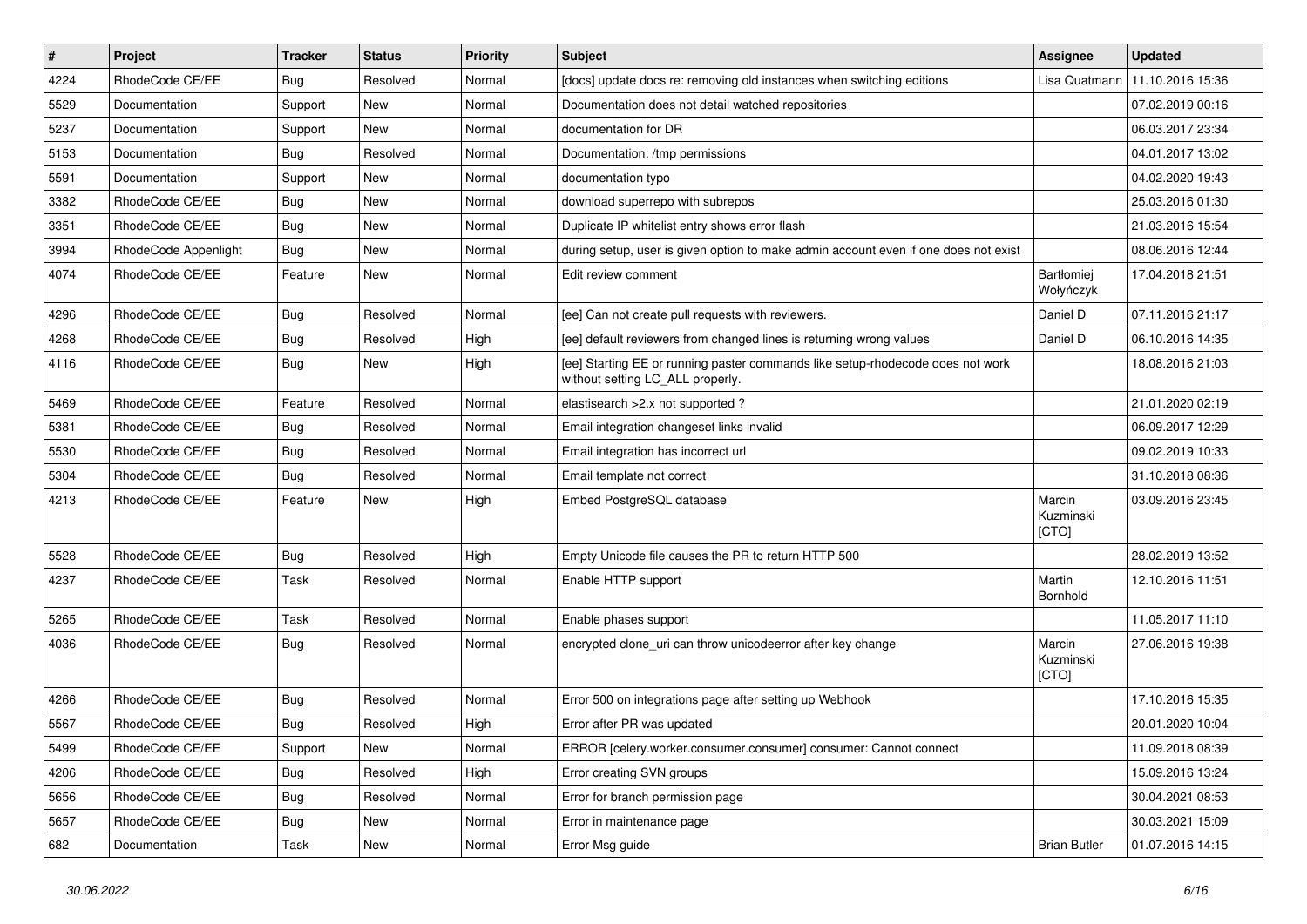| $\vert$ # | Project              | <b>Tracker</b> | <b>Status</b> | Priority | <b>Subject</b>                                                                                 | <b>Assignee</b>              | <b>Updated</b>                   |
|-----------|----------------------|----------------|---------------|----------|------------------------------------------------------------------------------------------------|------------------------------|----------------------------------|
| 5376      | RhodeCode CE/EE      | Bug            | Resolved      | Normal   | error: pretxnchangegroup.acl hook failed: acl: user "" denied on branch "default"              |                              | 16.08.2017 19:45                 |
| 5444      | RhodeCode CE/EE      | Bug            | Resolved      | Normal   | Error while creating a pull request on a Mercurial repository                                  |                              | 17.04.2018 22:29                 |
| 4259      | RhodeCode CE/EE      | Task           | Resolved      | Low      | Events, create post-create-user event                                                          | Daniel D                     | 30.01.2017 20:11                 |
| 3989      | RhodeCode Appenlight | Bug            | Resolved      | Normal   | even up report spacing                                                                         |                              | 21.06.2016 18:55                 |
| 5553      | RhodeCode CE/EE      | <b>Bug</b>     | <b>New</b>    | Normal   | Exceptions Tracker - Exception ID: 140095575901360 after upgrade to the lastes<br>version      | Thierry<br>Wynsdau           | 10.07.2019 10:33                 |
| 5546      | RhodeCode CE/EE      | Support        | Resolved      | Normal   | experiments with mercurial 4.9                                                                 |                              | 26.03.2019 09:23                 |
| 3486      | RhodeCode CE/EE      | Feature        | <b>New</b>    | Normal   | expose origin of permission in perm dict for users                                             |                              | 06.06.2016 10:54                 |
| 5581      | RhodeCode CE/EE      | Feature        | Resolved      | Normal   | expose `send_email` option in the HTTP API, for `comment_commit` and<br>`comment_pull_request` | Daniel D                     | 29.01.2020 11:46                 |
| 3472      | RhodeCode CE/EE      | Feature        | New           | Normal   | Expose unified hooks that can be used in SSH backend                                           |                              | 14.04.2016 17:54                 |
| 5653      | RhodeCode CE/EE      | Feature        | New           | Normal   | Extend SSH clone to support cloning by repo id.                                                | Marcin<br>Kuzminski<br>[CTO] | 17.02.2021 12:58                 |
| 5534      | RhodeCode Control    | Feature        | <b>New</b>    | Normal   | extract/preload subcommand                                                                     |                              | 14.02.2019 14:45                 |
| 3377      | RhodeCode CE/EE      | Task           | <b>New</b>    | Normal   | extra fields types extensions                                                                  |                              | 24.03.2016 15:23                 |
| 4035      | RhodeCode CE/EE      | Bug            | In Progress   | Normal   | failed to create whoosh index                                                                  | Marcin<br>Kuzminski<br>[CTO] | 06.07.2016 00:04                 |
| 5503      | RhodeCode CE/EE      | Support        | New           | Normal   | failed to upgrade to 4.13.3                                                                    |                              | 06.11.2018 18:28                 |
| 5613      | RhodeCode CE/EE      | Feature        | <b>New</b>    | Low      | Feature Request: Issue tracker link in new tab/window                                          |                              | 03.10.2021 23:25                 |
| 5625      | Documentation        | Bug            | New           | Normal   | Feedback on RhodeCode Full-text search docs                                                    |                              | 02.07.2020 19:22                 |
| 4045      | RhodeCode CE/EE      | Task           | <b>New</b>    | Normal   | File permissions                                                                               |                              | 17.04.2018 21:49                 |
| 5610      | RhodeCode CE/EE      | Bug            | Resolved      | Normal   | Files navigation looses the at= <name> marker</name>                                           | Daniel D                     | 03.10.2021 23:23                 |
| 4109      | RhodeCode CE/EE      | Bug            | New           | Normal   | [files] The "switch to commit" widget is broken after using browser back button                |                              | 17.04.2018 21:50                 |
| 5575      | RhodeCode CE/EE      | Bug            | Resolved      | Low      | Filtering username containing '-' does not work in Admin audit log panel                       |                              | 20.01.2020 10:04                 |
| 4184      | RhodeCode CE/EE      | Bug            | Resolved      | High     | fix content INT overflow bug                                                                   | Marcin<br>Kuzminski<br>[CTO] | 23.08.2016 10:31                 |
| 4281      | RhodeCode CE/EE      | Task           | Resolved      | Normal   | Fix docs on To `increase database performance`                                                 | Marcin<br>Kuzminski<br>[CTO] | 18.10.2016 16:39                 |
| 5213      | RhodeCode CE/EE      | Bug            | Resolved      | Normal   | Fixing Apache Proxy timeout issues                                                             |                              | 14.02.2017 09:44                 |
| 4254      | RhodeCode CE/EE      | Bug            | Resolved      | Normal   | [frontend] 500 Internal Server Error with i18n-ed pages                                        |                              | Lisa Quatmann   30.09.2016 14:38 |
| 3488      | RhodeCode CE/EE      | <b>Bug</b>     | Resolved      | Normal   | [frontend, styling] update icon font                                                           | Lisa Quatmann                | 04.10.2016 13:27                 |
| 4277      | RhodeCode CE/EE      | <b>Bug</b>     | Resolved      | Normal   | [frontend] System info page does not work correctly in safari.                                 | Martin<br>Bornhold           | 04.11.2016 12:08                 |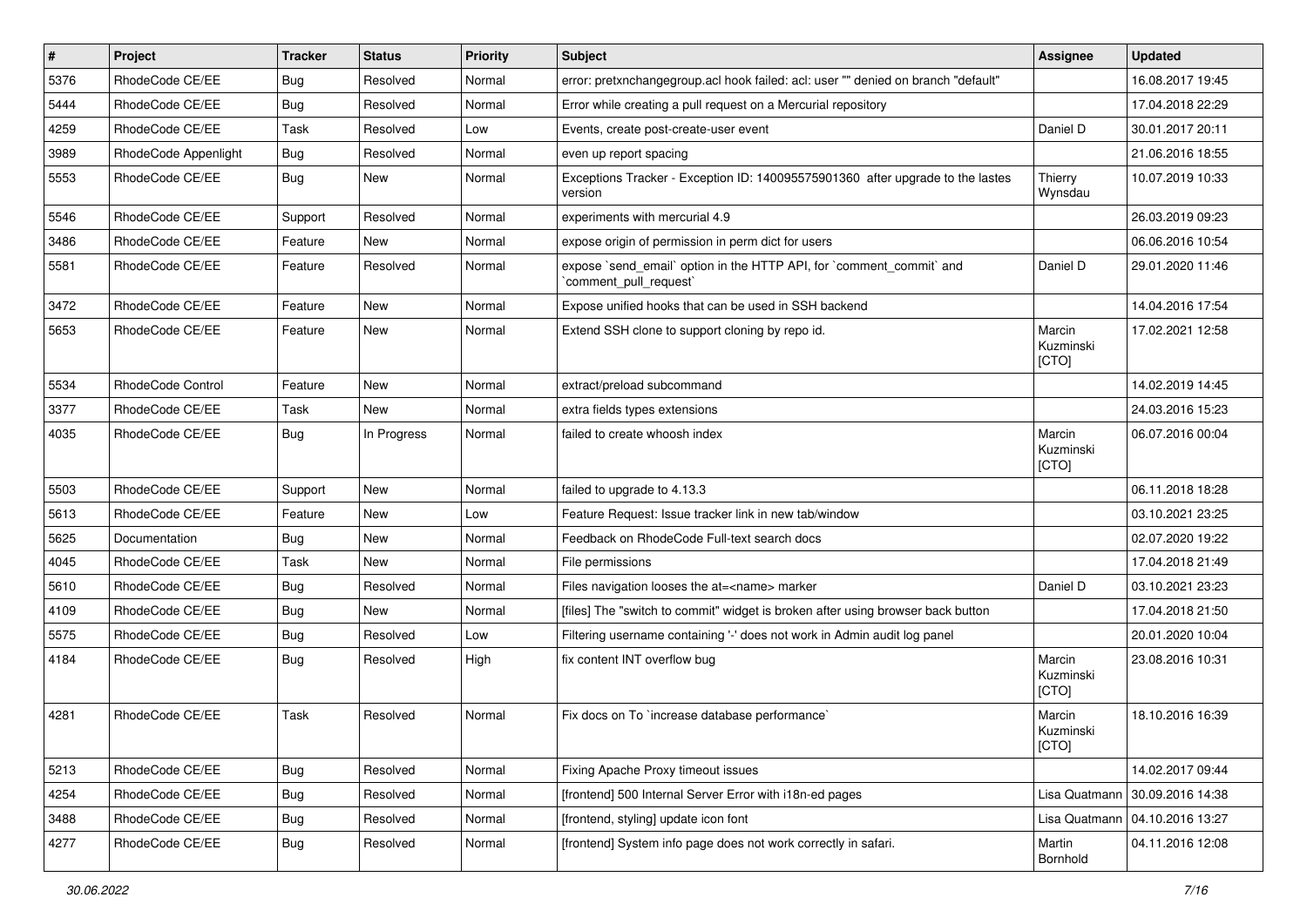| #    | Project           | <b>Tracker</b> | <b>Status</b> | Priority | <b>Subject</b>                                                                                           | <b>Assignee</b>              | <b>Updated</b>   |
|------|-------------------|----------------|---------------|----------|----------------------------------------------------------------------------------------------------------|------------------------------|------------------|
| 5662 | RhodeCode CE/EE   | Bug            | New           | Normal   | Full text search not working due to crash in whoosh                                                      |                              | 07.06.2022 08:31 |
| 4203 | RhodeCode CE/EE   | Task           | Resolved      | Normal   | Get rid of svn.proxy.parent_path_root, and replace it with reading storage location<br>from Database     | Martin<br>Bornhold           | 22.09.2016 14:31 |
| 5618 | RhodeCode CE/EE   | Support        | New           | Normal   | Getting HTTP 502 Bad Gateway when trying to push (or clone) on a slow network                            |                              | 27.05.2020 21:56 |
| 5513 | RhodeCode CE/EE   | Bug            | Resolved      | High     | Gist: GitHub flavoured markdown gist creation fails                                                      |                              | 07.07.2019 22:21 |
| 4243 | RhodeCode CE/EE   | Support        | Resolved      | High     | Gist visibility update?                                                                                  | Martin<br>Bornhold           | 27.09.2016 06:40 |
| 4273 | RhodeCode CE/EE   | <b>Bug</b>     | Resolved      | Urgent   | GIT executable not seen by vcsserver                                                                     | Martin<br>Bornhold           | 13.10.2016 15:45 |
| 5257 | RhodeCode CE/EE   | <b>Bug</b>     | <b>New</b>    | Normal   | Git repository with big binary file provokes error and strange behavior/memory leak<br>of RH.            | Marcin<br>Kuzminski<br>[CTO] | 23.03.2017 22:02 |
| 4223 | RhodeCode CE/EE   | Bug            | Resolved      | High     | [git, tags] annotated tags not appearing in UI                                                           | Daniel D                     | 12.09.2016 06:12 |
| 5489 | RhodeCode CE/EE   | Bug            | Resolved      | High     | grant_user_permission_to_repo_group API call fails to set permissions on child<br>repos                  |                              | 11.07.2018 09:57 |
| 5595 | RhodeCode CE/EE   | Feature        | New           | Normal   | Group code review mail notification                                                                      |                              | 03.03.2020 10:17 |
| 5574 | RhodeCode CE/EE   | Feature        | Resolved      | Normal   | hg: Information for external hooks                                                                       |                              | 30.07.2020 15:40 |
| 5497 | RhodeCode CE/EE   | Support        | <b>New</b>    | Normal   | hg push hangs                                                                                            |                              | 30.08.2018 22:15 |
| 5576 | RhodeCode CE/EE   | Bug            | Resolved      | High     | Hosting many repositories                                                                                | Craig Fairhurst              | 12.02.2020 12:55 |
| 5375 | RhodeCode CE/EE   | Support        | Resolved      | Normal   | How do I configure "Go to" to just search repository names?                                              |                              | 16.08.2017 18:00 |
| 5500 | RhodeCode CE/EE   | Bug            | <b>New</b>    | Normal   | How to enable/set "RC_SKIP_HOOKS" to disable svn hooks?                                                  |                              | 02.10.2018 07:45 |
| 5554 | RhodeCode CE/EE   | Support        | Resolved      | Normal   | How to increase number of commits shown in pagination on dashboard and<br>changelog                      |                              | 21.01.2020 02:08 |
| 5255 | RhodeCode CE/EE   | Support        | New           | Normal   | I can't access issues created by me from mail                                                            |                              | 04.04.2017 11:28 |
| 5627 | Documentation     | Bug            | New           | Normal   | Immediate re-run of rhodecode-index throws warnings on some repos (and suggests<br>rebuild from scratch) |                              | 02.07.2020 19:41 |
| 1131 | RhodeCode CE/EE   | Feature        | Resolved      | Normal   | Implement default reviewers for code review                                                              | Daniel D                     | 21.09.2016 18:28 |
| 5535 | RhodeCode Control | Bug            | New           | Normal   | improper rollback on upgrade failure                                                                     |                              | 09.02.2019 21:12 |
| 4193 | RhodeCode CE/EE   | Feature        | In Progress   | Normal   | Improve Filter Functionality in the Change Log                                                           | Marcin<br>Kuzminski<br>[CTO] | 22.09.2017 10:25 |
| 5680 | RhodeCode CE/EE   | Bug            | New           | High     | Inconsistent timezone display                                                                            |                              | 20.04.2022 14:15 |
| 5386 | RhodeCode CE/EE   | Task           | Resolved      | Normal   | Increase security for Email Change                                                                       | Marcin<br>Kuzminski<br>[CTO] | 17.02.2018 17:29 |
| 5548 | RhodeCode CE/EE   | Feature        | New           | Normal   | Initial Search API                                                                                       | Peter Colledge               | 07.07.2019 22:21 |
| 5630 | RhodeCode CE/EE   | <b>Bug</b>     | New           | Normal   | Inline comments do not follow the line of code                                                           |                              | 21.07.2020 11:25 |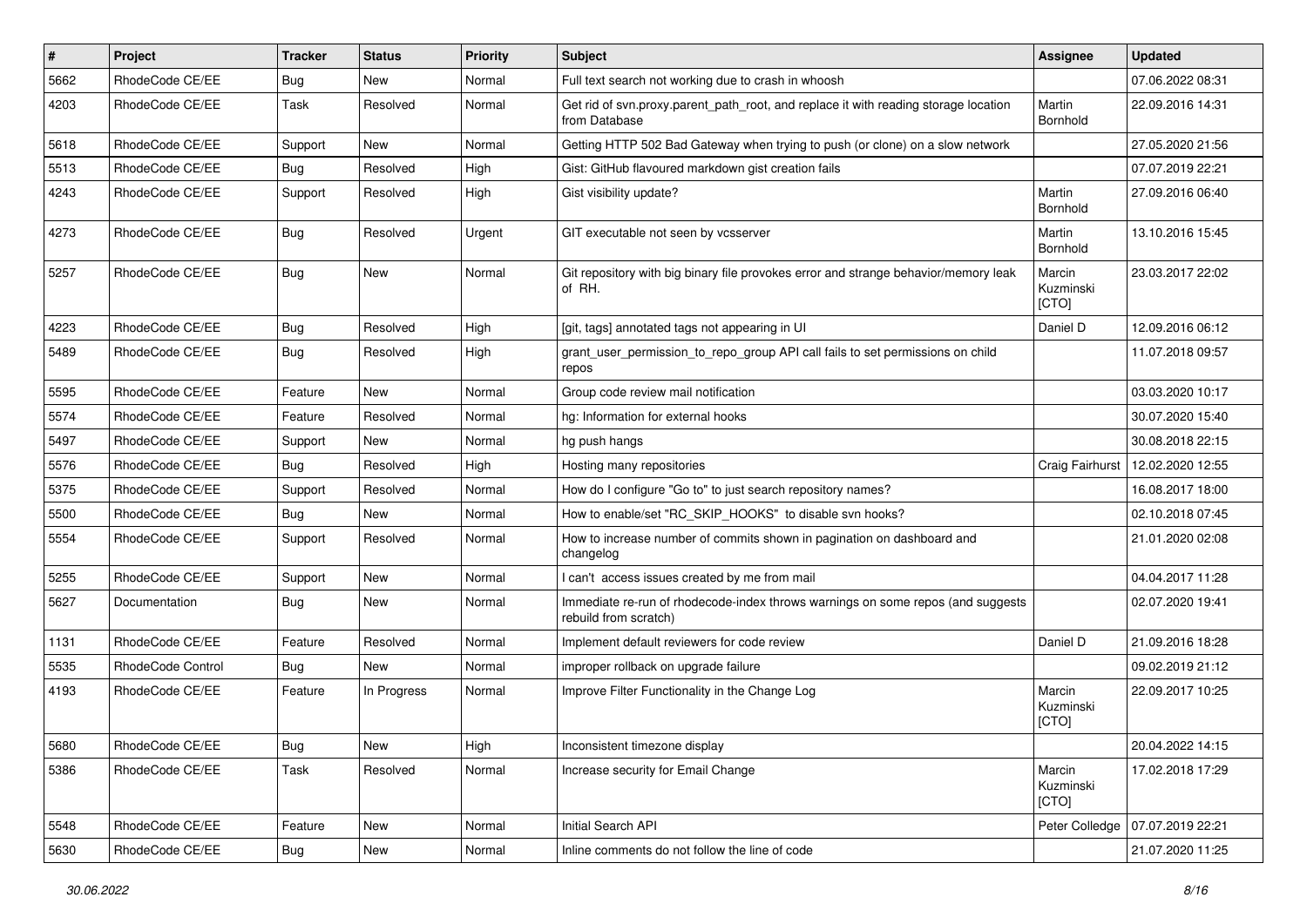| $\pmb{\#}$ | Project         | <b>Tracker</b> | <b>Status</b> | <b>Priority</b> | Subject                                                                      | Assignee                     | <b>Updated</b>   |
|------------|-----------------|----------------|---------------|-----------------|------------------------------------------------------------------------------|------------------------------|------------------|
| 5248       | Documentation   | <b>Bug</b>     | New           | Normal          | Installation of rhodecode-tools                                              |                              | 16.03.2017 16:35 |
| 5406       | RhodeCode CE/EE | Bug            | <b>New</b>    | Normal          | <b>Installer Fails</b>                                                       |                              | 01.12.2017 11:52 |
| 4181       | RhodeCode CE/EE | Task           | Resolved      | Normal          | Integrations: allow root repos only integrations                             | Daniel D                     | 31.08.2016 17:44 |
| 4157       | RhodeCode CE/EE | Feature        | New           | Normal          | [integrations] Integrate with industry standard SW development tools         | Daniel D                     | 08.08.2016 12:55 |
| 4180       | RhodeCode CE/EE | Task           | Resolved      | Normal          | integrations: possible limit the updates sent                                | Daniel D                     | 22.08.2016 12:22 |
| 687        | Documentation   | Feature        | New           | Normal          | [Integraton ]- Elastic search integration                                    | <b>Brian Butler</b>          | 01.07.2016 14:15 |
| 4285       | RhodeCode CE/EE | <b>Bug</b>     | <b>New</b>    | Normal          | Intermittent error while trying to create or fork a repository               |                              | 17.10.2016 22:42 |
| 5457       | RhodeCode CE/EE | Bug            | Resolved      | Normal          | Internal server error on full-text search settings page with Elasticsearch   |                              | 16.04.2018 09:08 |
| 5538       | RhodeCode CE/EE | <b>Bug</b>     | New           | Normal          | internal server error (UnicodeDecodeError) during rhodecode-index request    |                              | 20.02.2019 14:43 |
| 4199       | RhodeCode CE/EE | Bug            | Resolved      | High            | investigate: ongoing SSL problems when switching to 4.X from 3.X             | Johannes<br>Bornhold         | 15.09.2016 13:14 |
| 5200       | RhodeCode CE/EE | Task           | New           | Normal          | investigate search improvements                                              |                              | 16.12.2019 16:04 |
| 5399       | RhodeCode CE/EE | <b>Bug</b>     | In Progress   | High            | Issues with Git LFS integration                                              |                              | 07.07.2019 22:21 |
| 4306       | RhodeCode CE/EE | Bug            | Resolved      | Normal          | Issue to push file with character # on a SVN                                 |                              | 03.04.2017 16:44 |
| 5439       | Documentation   | <b>Bug</b>     | <b>New</b>    | Low             | JIRA Integration description: Wrong sample link                              |                              | 14.02.2018 14:25 |
| 5379       | RhodeCode CE/EE | Bug            | Resolved      | Normal          | Journal RSS feed errors                                                      |                              | 01.09.2017 16:40 |
| 5579       | RhodeCode CE/EE | Bug            | Resolved      | Normal          | JS bug when a commit message can be parsed as a number                       | Daniel D                     | 20.01.2020 10:04 |
| 5643       | RhodeCode CE/EE | Feature        | Resolved      | Low             | jump to bottom of review                                                     |                              | 30.04.2021 08:53 |
| 5256       | RhodeCode CE/EE | Feature        | New           | Normal          | Last repository access time.                                                 |                              | 23.03.2017 16:34 |
| 3372       | RhodeCode CE/EE | Bug            | In Progress   | High            | [Idap, groups] Customer gets an empty list of groups                         | Mikhail<br>Chernykh          | 08.06.2016 11:32 |
| 3332       | RhodeCode CE/EE | Support        | <b>New</b>    | Normal          | LDAP settings page: Add button "test connection"                             |                              | 17.03.2016 10:23 |
| 5495       | RhodeCode CE/EE | Support        | <b>New</b>    | Normal          | Idap to crowd users_groups sync source                                       |                              | 10.09.2018 22:09 |
| 5621       | RhodeCode CE/EE | Bug            | Resolved      | Urgent          | LDAP + User Groups authentication plugin not working after upgrade to 4.19.x |                              | 15.06.2020 17:56 |
| 5297       | RhodeCode CE/EE | Bug            | Resolved      | Normal          | Locale fails on a SuSE system                                                |                              | 31.10.2018 08:36 |
| 5434       | RhodeCode CE/EE | Bug            | Resolved      | Immediate       | Locale problem                                                               |                              | 01.10.2021 09:51 |
| 4000       | RhodeCode CE/EE | Feature        | New           | Normal          | Make compare more functional                                                 | Marcin<br>Kuzminski<br>[CTO] | 18.11.2017 19:11 |
| 2817       | RhodeCode CE/EE | Feature        | Resolved      | Normal          | Make largefiles downloadable from the interface                              |                              | 27.03.2017 14:04 |
| 5555       | RhodeCode CE/EE | Bug            | Resolved      | Normal          | Making Repository Public does not update the Default User Permissions        |                              | 28.05.2020 20:26 |
| 5507       | RhodeCode CE/EE | <b>Bug</b>     | Resolved      | Normal          | Markdown rendering needs improvement                                         |                              | 15.08.2019 15:40 |
| 5551       | Documentation   | <b>Bug</b>     | New           | Normal          | Mention Large File and LFS in the Backup page                                |                              | 21.04.2019 20:58 |
| 5586       | RhodeCode CE/EE | Feature        | New           | Normal          | @mention should be a link                                                    |                              | 29.01.2020 11:46 |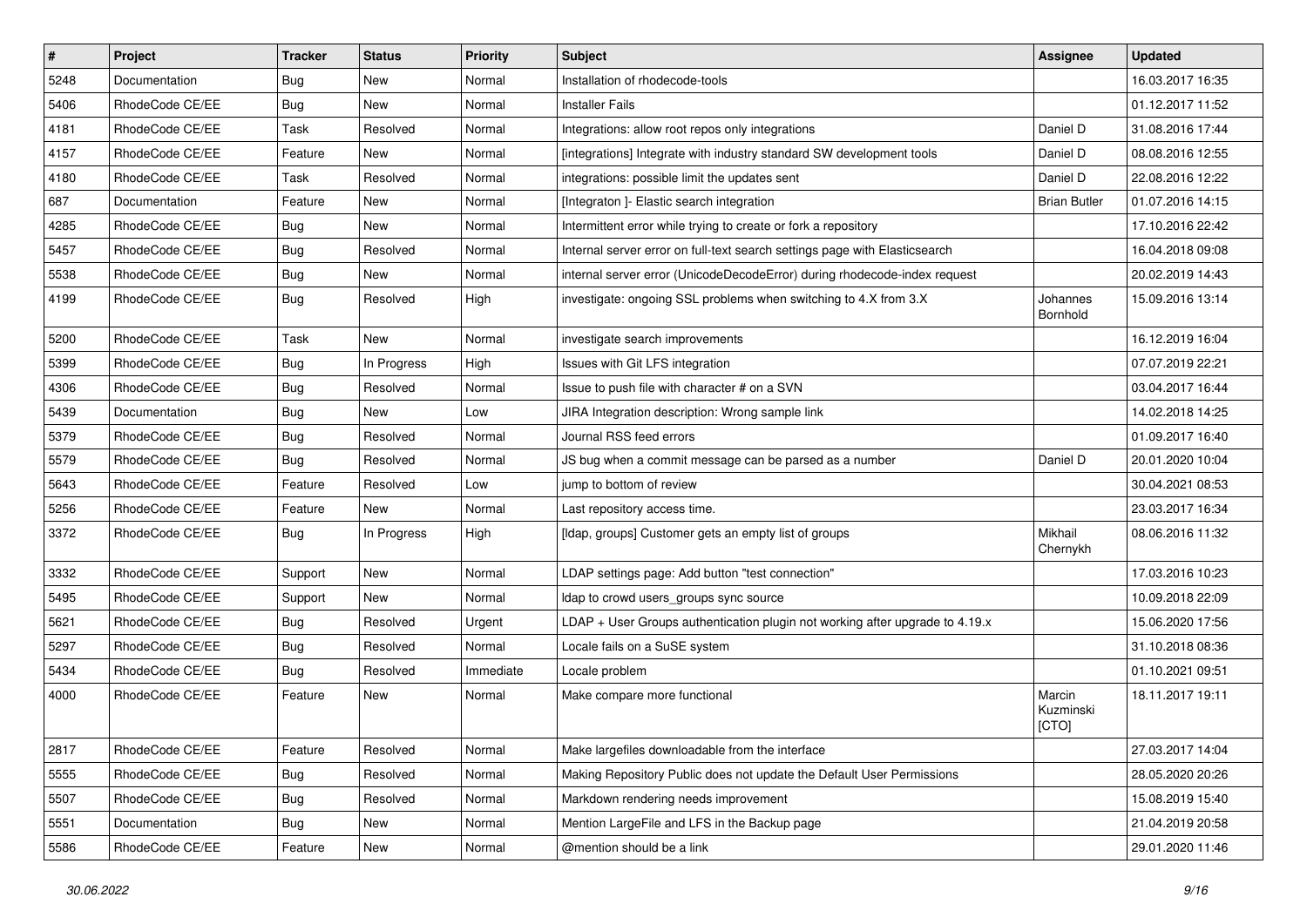| $\sharp$ | Project              | <b>Tracker</b> | <b>Status</b> | Priority | <b>Subject</b>                                                                                                     | <b>Assignee</b>              | <b>Updated</b>   |
|----------|----------------------|----------------|---------------|----------|--------------------------------------------------------------------------------------------------------------------|------------------------------|------------------|
| 5368     | RhodeCode CE/EE      | Feature        | Resolved      | Normal   | Mercurial: Close branch before merging it                                                                          | Mathieu Cantin               | 21.01.2020 02:11 |
| 5669     | RhodeCode CE/EE      | <b>Bug</b>     | Resolved      | Normal   | Mercurial commit messages doesn't show cyrillic symbols                                                            |                              | 01.10.2021 10:39 |
| 5545     | RhodeCode CE/EE      | Bug            | New           | Normal   | Merge commit to contain the username/reponame of the origin                                                        |                              | 28.02.2019 13:46 |
| 5396     | RhodeCode CE/EE      | Feature        | Resolved      | Normal   | Merge state with shadow repo should be created during pull request                                                 |                              | 12.10.2017 21:57 |
| 4305     | RhodeCode CE/EE      | Task           | Resolved      | Normal   | Meta-tagging could be excluded from limit                                                                          |                              | 09.11.2016 19:27 |
| 5585     | RhodeCode CE/EE      | Feature        | Resolved      | Normal   | Minimize downtime on rccontrol upgrade                                                                             |                              | 27.03.2020 09:45 |
| 5615     | RhodeCode CE/EE      | Feature        | Resolved      | Normal   | Misleading message in PR diff view "File was deleted in this version"                                              | Daniel D                     | 23.04.2020 17:40 |
| 5221     | RhodeCode CE/EE      | Task           | Resolved      | Normal   | Missing comment type in emails                                                                                     |                              | 19.02.2017 21:46 |
| 5632     | RhodeCode CE/EE      | Bug            | <b>New</b>    | Normal   | Missing Parent Folder for Personal Repo lacks proper handling                                                      |                              | 03.08.2020 07:56 |
| 4244     | RhodeCode CE/EE      | Support        | Resolved      | Normal   | mod_dav_svn template error when using auth_realm with spaces in it                                                 | Martin<br>Bornhold           | 28.09.2016 12:07 |
| 5633     | RhodeCode CE/EE      | Bug            | Resolved      | Normal   | Moderately large pull requests fail because inefficient use of reviewer_data_json<br>column in pull requests table |                              | 12.10.2020 23:13 |
| 3261     | RhodeCode CE/EE      | Task           | New           | Normal   | mousetrap.js bump to latest 1.5.X version                                                                          |                              | 17.03.2016 12:52 |
| 4194     | RhodeCode CE/EE      | Task           | Resolved      | Normal   | move svn http backend out of labs into a real VCS settings                                                         | Lisa Quatmann                | 14.09.2016 23:16 |
| 4057     | RhodeCode Appenlight | Feature        | New           | Normal   | Negation option for search filter                                                                                  |                              | 30.06.2016 15:12 |
| 5511     | RhodeCode CE/EE      | Feature        | New           | Normal   | New feature to synchronize the fork with the remote repo from the summary page                                     |                              | 13.11.2018 01:23 |
| 5655     | RhodeCode CE/EE      | <b>Bug</b>     | Resolved      | Normal   | New public gist's id is always auto generated                                                                      |                              | 01.07.2021 12:06 |
| 2264     | RhodeCode CE/EE      | Bug            | Resolved      | Normal   | New user password change doesn't actually require a password change.                                               |                              | 12.08.2016 16:01 |
| 5164     | RhodeCode CE/EE      | <b>Bug</b>     | Resolved      | Normal   | non-web calls are leaking session objects                                                                          |                              | 13.01.2017 01:30 |
| 5505     | RhodeCode CE/EE      | Bug            | Resolved      | Normal   | Notification emails from RhodeCode is garbled in Outlook 2016 web client                                           |                              | 07.12.2018 09:49 |
| 3483     | RhodeCode CE/EE      | Bug            | New           | Normal   | oauth: disable 3rd party registration if RhodeCode registration is disabled                                        | Marcin<br>Kuzminski<br>[CTO] | 13.04.2016 12:13 |
| 3484     | RhodeCode CE/EE      | Task           | <b>New</b>    | Normal   | oauth: reduce required permissions for 3rd party                                                                   |                              | 13.04.2016 12:33 |
| 3923     | RhodeCode CE/EE      | <b>Bug</b>     | New           | Normal   | odd exception on running internal-code                                                                             |                              | 09.08.2016 10:54 |
| 3615     | RhodeCode CE/EE      | Bug            | New           | Low      | (OperationalError) too many SQL variables on admin journal page                                                    |                              | 06.05.2016 11:45 |
| 5203     | RhodeCode CE/EE      | Task           | Resolved      | Normal   | optimise large repos speed                                                                                         |                              | 08.09.2017 16:10 |
| 4153     | RhodeCode CE/EE      | Task           | Resolved      | Normal   | Optimize readme fetching by changing the system of readme detection                                                | Johannes<br><b>Bornhold</b>  | 09.09.2016 10:17 |
| 4056     | RhodeCode Appenlight | Feature        | <b>New</b>    | Normal   | Optionally allow to filter graphs per machine in dashboard                                                         |                              | 30.06.2016 15:12 |
| 4151     | RhodeCode CE/EE      | Task           | Resolved      | Normal   | [packaging] Subversion to current 1.9.X                                                                            |                              | 09.09.2016 10:18 |
| 5150     | RhodeCode CE/EE      | Task           | Resolved      | Normal   | Password reset promts in my account should be hidden in accounts that are not of<br>type rhodecode                 | Marcin<br>Kuzminski<br>[CTO] | 02.01.2017 16:34 |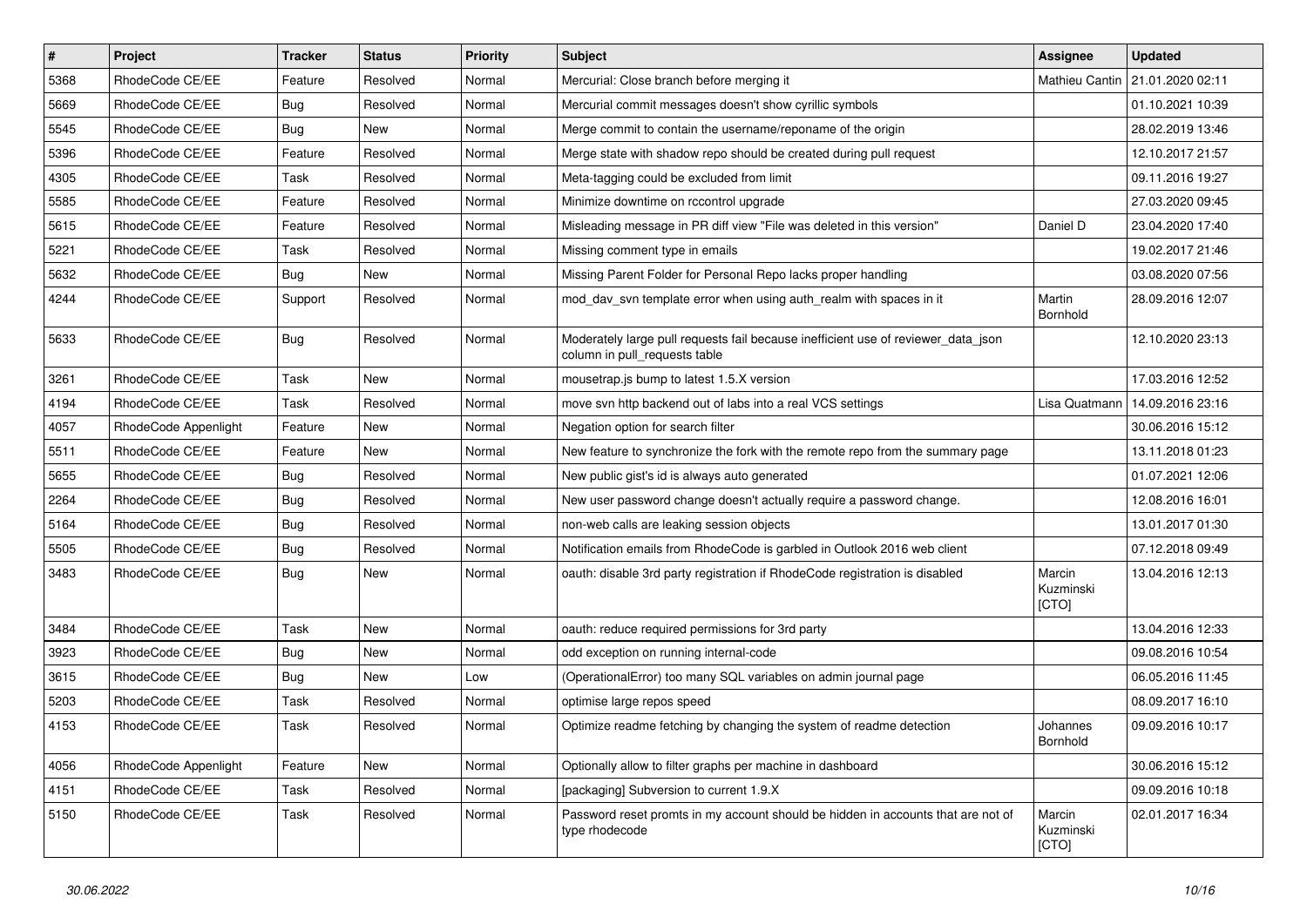| $\vert$ # | Project           | Tracker    | <b>Status</b> | <b>Priority</b> | Subject                                                                                                                              | Assignee                     | <b>Updated</b>   |
|-----------|-------------------|------------|---------------|-----------------|--------------------------------------------------------------------------------------------------------------------------------------|------------------------------|------------------|
| 659       | Documentation     | Feature    | New           | Normal          | Peer to Peer Failover                                                                                                                | <b>Brian Butler</b>          | 01.07.2016 14:15 |
| 4202      | RhodeCode CE/EE   | Task       | Resolved      | Normal          | Polish the 503.html page                                                                                                             | Daniel D                     | 30.08.2016 23:54 |
| 5337      | RhodeCode CE/EE   | Bug        | Resolved      | Normal          | Possible memory leak after few Git Pull Requests                                                                                     |                              | 08.08.2017 13:08 |
| 3250      | RhodeCode CE/EE   | <b>Bug</b> | New           | Normal          | Posting a comment message is very slow !                                                                                             |                              | 17.03.2016 12:57 |
| 5347      | Documentation     | <b>Bug</b> | New           | Normal          | Post Install steps should include Apache or Nginx setup.                                                                             |                              | 06.07.2017 10:23 |
| 5677      | RhodeCode CE/EE   | Support    | New           | Normal          | PR cross merge                                                                                                                       |                              | 28.01.2022 16:59 |
| 5515      | RhodeCode CE/EE   | Bug        | Resolved      | Normal          | PR default reviewer is incorrect                                                                                                     |                              | 28.02.2019 13:52 |
| 5552      | RhodeCode CE/EE   | Feature    | New           | High            | PR dependency across repos                                                                                                           |                              | 22.06.2019 01:15 |
| 5561      | RhodeCode CE/EE   | Bug        | Resolved      | Normal          | PR diff doesn't update when target changes                                                                                           |                              | 21.05.2020 11:53 |
| 4234      | RhodeCode CE/EE   | Task       | New           | Normal          | prepare and test RhodeCode VM image for AWS                                                                                          | <b>Marcin Lulek</b>          | 11.07.2017 13:32 |
| 5442      | RhodeCode CE/EE   | Feature    | Resolved      | Low             | Preview of Jupyter notebooks                                                                                                         | Marcin<br>Kuzminski<br>[CTO] | 16.01.2019 16:33 |
| 5644      | RhodeCode CE/EE   | <b>Bug</b> | New           | Normal          | PR inks to comments not working if files are collapsed                                                                               |                              | 02.12.2020 10:42 |
| 5271      | RhodeCode CE/EE   | Feature    | <b>New</b>    | Normal          | Private comments                                                                                                                     |                              | 07.04.2017 12:01 |
| 5628      | Documentation     | <b>Bug</b> | New           | Normal          | Problems with SSH Connection docs                                                                                                    |                              | 06.05.2022 21:14 |
| 5517      | RhodeCode CE/EE   | <b>Bug</b> | Resolved      | Urgent          | Problem with upgrading to Community-4.15                                                                                             |                              | 11.12.2018 06:32 |
| 5521      | RhodeCode CE/EE   | <b>Bug</b> | Resolved      | Normal          | Proxing SVN http requests does not work when using prefix for rhodecode.                                                             |                              | 28.02.2019 13:52 |
| 1055      | RhodeCode CE/EE   | Feature    | Resolved      | Normal          | [pr, vcs] Expose the shadow repository of a pull request                                                                             | Martin<br>Bornhold           | 26.10.2016 10:33 |
| 5326      | RhodeCode CE/EE   | Task       | Resolved      | Normal          | Public usergroup profile                                                                                                             | Bartłomiej<br>Wołyńczyk      | 22.02.2018 15:44 |
| 5272      | RhodeCode CE/EE   | Feature    | Resolved      | Normal          | Pull Request checklist                                                                                                               |                              | 21.01.2020 02:09 |
| 5590      | RhodeCode CE/EE   | <b>Bug</b> | New           | Normal          | Pull Request creation takes 2 minutes                                                                                                |                              | 28.05.2020 20:48 |
| 5596      | RhodeCode CE/EE   | <b>Bug</b> | Resolved      | Normal          | Pull Request duplicated after description edit                                                                                       |                              | 14.04.2020 13:28 |
| 5651      | RhodeCode CE/EE   | Bug        | Resolved      | Normal          | Pull requests can get stuck if the diff is too large (it was created by mistake but we<br>can't open it to delete it)                |                              | 30.04.2021 08:53 |
| 5652      | RhodeCode CE/EE   | Bug        | Resolved      | Normal          | Pull Requests: when title and descriptions contains character [] {} and () index out of<br>bound when attempting to comment/approve. |                              | 30.04.2021 08:53 |
| 5642      | RhodeCode CE/EE   | Feature    | Resolved      | Normal          | pull request version column in commit list                                                                                           |                              | 30.04.2021 08:53 |
| 5634      | RhodeCode CE/EE   | Bug        | Resolved      | Normal          | Quick Search Toolbar bugs out if pull request contains unicode double quote<br>character "                                           |                              | 12.10.2020 23:13 |
| 5494      | RhodeCode CE/EE   | Bug        | New           | Normal          | rccontrol's python package management causes slow VCS SSH                                                                            |                              | 02.04.2019 11:56 |
| 5501      | RhodeCode Control | <b>Bug</b> | New           | Normal          | rccontrol throwing rccontrol.lib.exceptions.SupervisorFailedToStart                                                                  |                              | 19.05.2022 19:32 |
| 3092      | Documentation     | Task       | New           | Normal          | [RCE, ini] - doc available settings + check tender with Gemalto hacks                                                                | <b>Brian Butler</b>          | 01.07.2016 14:15 |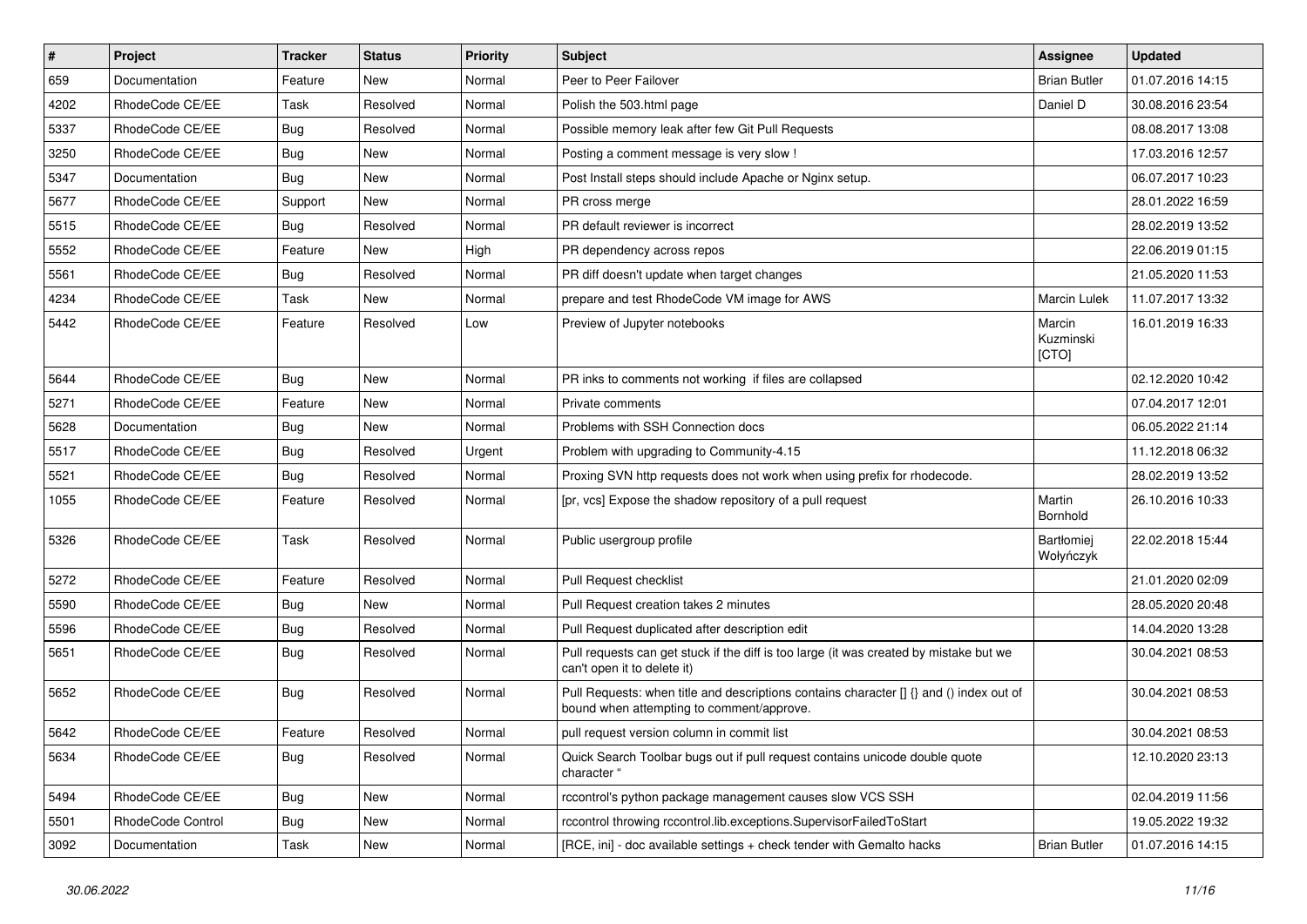| $\vert$ # | Project              | <b>Tracker</b> | <b>Status</b> | <b>Priority</b> | Subject                                                                                                     | Assignee                     | <b>Updated</b>   |
|-----------|----------------------|----------------|---------------|-----------------|-------------------------------------------------------------------------------------------------------------|------------------------------|------------------|
| 5583      | RhodeCode CE/EE      | Feature        | Resolved      | Normal          | rcextensions hook for pull request comment                                                                  |                              | 23.04.2020 13:42 |
| 4169      | RhodeCode CE/EE      | Task           | Resolved      | Normal          | re-architecture celery support                                                                              |                              | 17.11.2017 19:21 |
| 4279      | RhodeCode CE/EE      | Bug            | Resolved      | Normal          | re-captcha validation is broken                                                                             | Martin<br>Bornhold           | 26.10.2016 22:27 |
| 4081      | RhodeCode CE/EE      | Support        | Resolved      | Normal          | Receiving server 500 error when trying to clone repo from windows client using<br>eclipse                   |                              | 12.07.2016 14:30 |
| 2539      | RhodeCode CE/EE      | Feature        | Feedback      | Normal          | Recursive deletion of resources                                                                             |                              | 20.04.2016 08:52 |
| 5571      | RhodeCode CE/EE      | Bug            | Resolved      | Normal          | redmine does not work with firefox any more                                                                 |                              | 25.10.2019 12:38 |
| 4297      | RhodeCode CE/EE      | Task           | Resolved      | Normal          | redo the my-pull-requests page to use the datagrid                                                          | Marcin<br>Kuzminski<br>[CTO] | 01.11.2016 09:31 |
| 5620      | RhodeCode CE/EE      | <b>Bug</b>     | Resolved      | Normal          | Regression of mail rendering in Thunderbird                                                                 |                              | 15.06.2020 16:45 |
| 5664      | RhodeCode CE/EE      | Bug            | New           | Normal          | Regression: When assigning permissions, cannot see own group in auto-complete<br>without special conditions |                              | 29.07.2021 10:49 |
| 5235      | RhodeCode CE/EE      | Task           | Resolved      | Normal          | relative image support                                                                                      |                              | 10.03.2017 23:37 |
| 4108      | RhodeCode CE/EE      | Task           | Resolved      | Normal          | Release 4.2.2                                                                                               |                              | 14.10.2016 13:08 |
| 4670      | RhodeCode CE/EE      | Task           | Resolved      | Normal          | Release 4.5.1                                                                                               | Marcin<br>Kuzminski<br>[CTO] | 06.12.2016 21:13 |
| 4678      | RhodeCode CE/EE      | Task           | Resolved      | Normal          | Release 4.5.2                                                                                               |                              | 19.12.2016 17:32 |
| 5207      | RhodeCode CE/EE      | Task           | Resolved      | Low             | Release 4.6.1                                                                                               |                              | 13.02.2017 18:04 |
| 4052      | RhodeCode Appenlight | Task           | <b>New</b>    | Normal          | release fixes                                                                                               | <b>Marcin Lulek</b>          | 29.06.2016 12:14 |
| 5636      | RhodeCode CE/EE      | <b>Bug</b>     | Resolved      | High            | Remap and Rescan 500 Internal Server Error                                                                  |                              | 30.04.2021 08:53 |
| 5570      | RhodeCode CE/EE      | Bug            | New           | Normal          | Remap repositories always fail in RhodeCode community                                                       |                              | 04.10.2019 14:50 |
| 5635      | RhodeCode CE/EE      | Feature        | Resolved      | Normal          | Remember column sorted by of the "Pull Requests You Participate In" table                                   |                              | 30.11.2020 22:30 |
| 5509      | RhodeCode CE/EE      | Bug            | New           | Normal          | Remove `limportant attributes` from UI elements                                                             |                              | 07.12.2018 07:40 |
| 5198      | RhodeCode CE/EE      | Task           | Resolved      | Normal          | remove pyro4 from enterprise                                                                                |                              | 07.02.2017 19:28 |
| 4060      | RhodeCode Appenlight | Feature        | New           | Normal          | Replayable requests                                                                                         |                              | 30.06.2016 15:15 |
| 3376      | RhodeCode CE/EE      | Task           | <b>New</b>    | Normal          | Repo action plugins                                                                                         |                              | 24.03.2016 15:21 |
| 5543      | RhodeCode CE/EE      | Feature        | New           | Normal          | Repo API should have equivalent get_repo_audit_logs() to User API call<br>get_user_audit_logs()             |                              | 26.02.2019 12:22 |
| 5380      | RhodeCode CE/EE      | Bug            | Resolved      | Normal          | repo commits pageintion error                                                                               |                              | 06.09.2017 19:16 |
| 5460      | RhodeCode CE/EE      | Bug            | New           | Low             | Repo creation stuck when remote clone returns partial http code 500                                         |                              | 06.07.2018 19:14 |
| 5670      | RhodeCode CE/EE      | Bug            | New           | Normal          | Repo-level administrators can usurp owner of repoistory                                                     |                              | 01.12.2021 16:18 |
| 3991      | RhodeCode Appenlight | Bug            | Resolved      | Normal          | report logs need upper margin                                                                               |                              | 21.06.2016 18:55 |
| 5278      | RhodeCode CE/EE      | Feature        | New           | Normal          | Require support for git repositories of the form git://                                                     |                              | 13.04.2017 15:20 |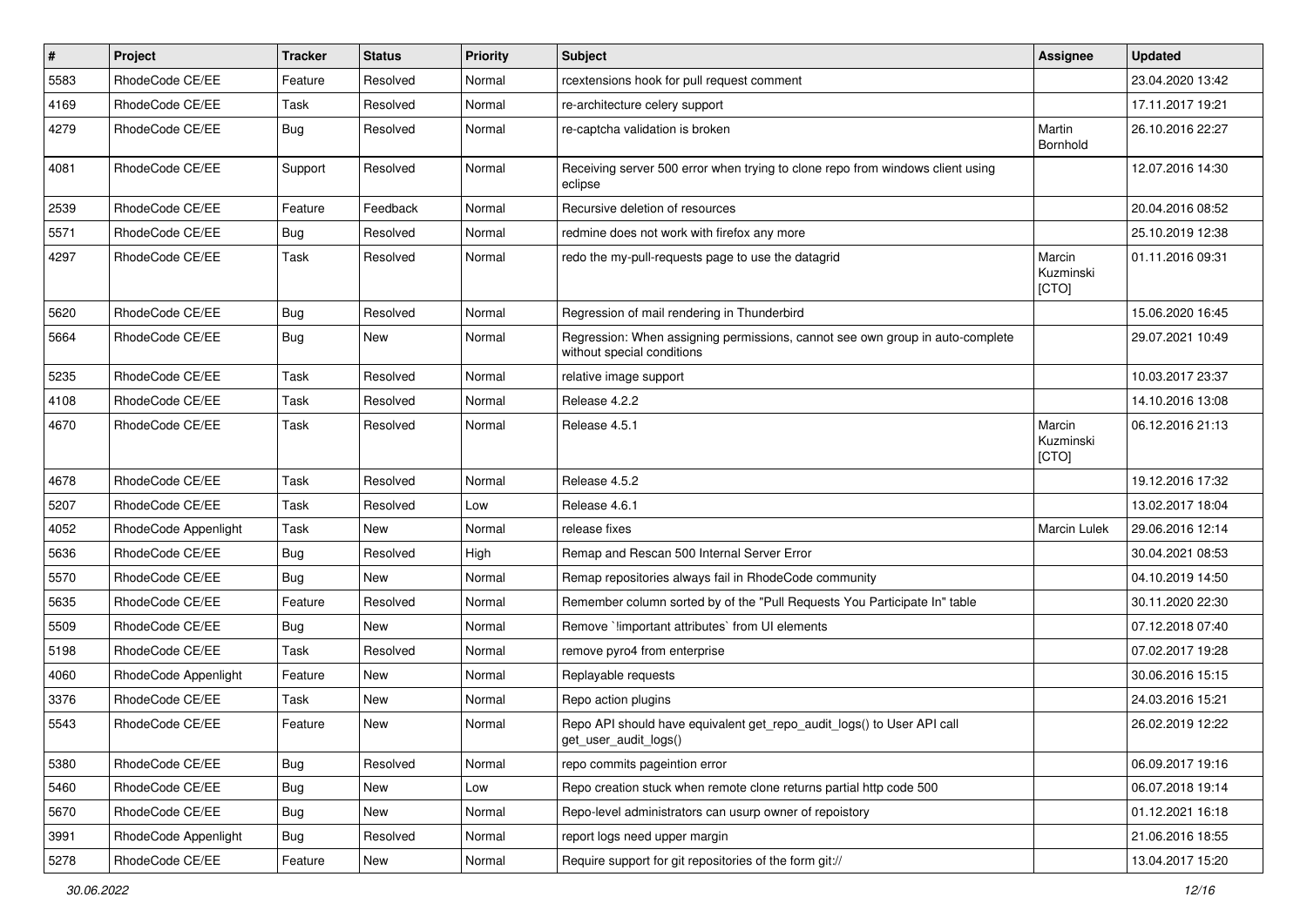| $\vert$ # | Project              | <b>Tracker</b> | <b>Status</b> | <b>Priority</b> | <b>Subject</b>                                                                           | <b>Assignee</b>              | <b>Updated</b>   |
|-----------|----------------------|----------------|---------------|-----------------|------------------------------------------------------------------------------------------|------------------------------|------------------|
| 5540      | RhodeCode CE/EE      | Bug            | New           | Normal          | Rhode Code 4.15.2 VCS Caching(?) behaviour                                               |                              | 25.02.2019 17:01 |
| 5450      | RhodeCode Tools      | Bug            | <b>New</b>    | Normal          | rhodecode-api get_license_info no longer works                                           |                              | 17.07.2018 15:01 |
| 5433      | RhodeCode CE/EE      | Bug            | Resolved      | High            | RhodeCode Community 4.11 doesn't handle HG largefiles extension                          |                              | 01.02.2018 20:08 |
| 4178      | RhodeCode CE/EE      | Bug            | Resolved      | Normal          | RhodeCode EE OVA VM wont run on a ESX 6.0 host                                           | Marcin<br>Kuzminski<br>[CTO] | 15.09.2016 13:25 |
| 5531      | RhodeCode Tools      | Bug            | New           | Normal          | rhodecode-index: default cli opts overwrite given mapping file                           |                              | 17.07.2020 17:36 |
| 4303      | RhodeCode CE/EE      | Support        | <b>New</b>    | Normal          | rhodecode instance                                                                       |                              | 08.11.2016 16:32 |
| 5645      | RhodeCode CE/EE      | Bug            | New           | High            | Rhodecode returns 400 Bad request on huge mercurial repos                                |                              | 18.12.2020 06:29 |
| 3504      | RhodeCode CE/EE      | Task           | In Progress   | Normal          | [routing] Move static assets under a common prefix                                       |                              | 19.07.2016 12:27 |
| 5202      | RhodeCode CE/EE      | Task           | Resolved      | Normal          | run git gc and git repack on GIT repos when we have a scheduler via celery in<br>pyramid |                              | 04.12.2017 20:49 |
| 5604      | RhodeCode CE/EE      | Bug            | Resolved      | High            | Search error on second result page                                                       | Daniel D                     | 30.03.2020 16:01 |
| 4304      | RhodeCode CE/EE      | Bug            | Resolved      | High            | Search: Internal Server Error                                                            |                              | 26.11.2016 16:26 |
| 4220      | RhodeCode Appenlight | Feature        | New           | Low             | Search params allow sorting of result.                                                   |                              | 06.09.2016 16:33 |
| 5391      | RhodeCode CE/EE      | Task           | Resolved      | High            | Secure Email change                                                                      |                              | 17.04.2018 21:50 |
| 3967      | RhodeCode CE/EE      | Support        | In Progress   | Normal          | Server 500 error                                                                         |                              | 11.08.2016 13:39 |
| 4059      | RhodeCode Appenlight | Feature        | <b>New</b>    | Normal          | Server Monitoring                                                                        |                              | 30.06.2016 15:15 |
| 5619      | RhodeCode CE/EE      | Bug            | Resolved      | Normal          | Setting Landing Commit to SVN Trunk results in Files tab hitting a 404                   |                              | 04.06.2020 23:51 |
| 4226      | RhodeCode CE/EE      | Feature        | <b>New</b>    | Normal          | [settings, system info] add VCS and Channelstream status to System Info                  |                              | 14.09.2016 16:45 |
| 5484      | RhodeCode CE/EE      | Support        | <b>New</b>    | Normal          | Setting up ssh, remote hg not found                                                      |                              | 06.07.2018 23:41 |
| 5512      | RhodeCode CE/EE      | Bug            | <b>New</b>    | Normal          | Show commit phase in summary view                                                        |                              | 09.11.2018 21:37 |
| 5614      | RhodeCode CE/EE      | Feature        | Resolved      | Normal          | Show context function name in hg diffs                                                   |                              | 23.04.2020 13:43 |
| 5520      | RhodeCode CE/EE      | Feature        | Resolved      | Normal          | Show the head commits shas when the merge is prevented due to multiple heads             |                              | 28.02.2019 13:52 |
| 4233      | RhodeCode CE/EE      | Bug            | Resolved      | High            | slack, git push problem                                                                  | Daniel D                     | 26.09.2016 11:56 |
| 4676      | RhodeCode CE/EE      | Bug            | Resolved      | Normal          | Some admin passwords can make installation fail                                          |                              | 16.12.2016 16:16 |
| 3990      | RhodeCode Appenlight | Bug            | New           | Normal          | some dashboard builder buttons are up against fields                                     |                              | 07.06.2016 12:01 |
| 5441      | RhodeCode CE/EE      | Feature        | New           | Low             | Some files not parsed as XML files                                                       | Marcin<br>Kuzminski<br>[CTO] | 12.06.2018 12:23 |
| 5593      | RhodeCode CE/EE      | Support        | New           | Normal          | SSH connections                                                                          |                              | 17.02.2020 16:18 |
| 5343      | RhodeCode CE/EE      | Task           | Resolved      | Normal          | SSH key management and SSH support                                                       |                              | 18.08.2017 23:50 |
| 5569      | RhodeCode CE/EE      | Bug            | Resolved      | Normal          | SshWrapper error                                                                         |                              | 21.01.2020 02:02 |
| 4312      | RhodeCode CE/EE      | Task           | New           | Normal          | Storage location changes                                                                 |                              | 11.07.2017 13:31 |
| 317       | Documentation        | Feature        | New           | High            | Styling                                                                                  | <b>Brian Butler</b>          | 07.07.2016 10:10 |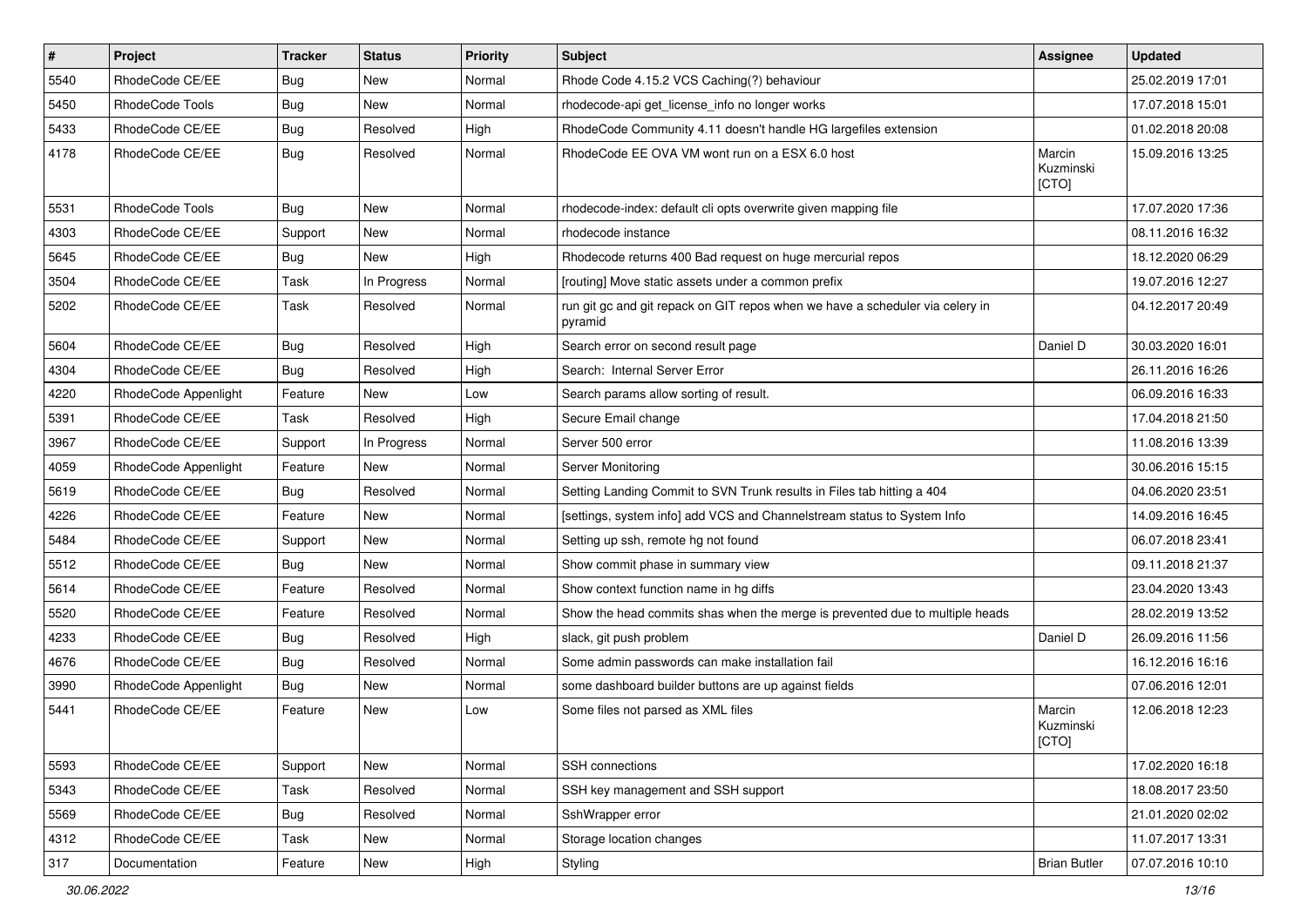| $\pmb{\#}$ | Project              | <b>Tracker</b> | <b>Status</b> | Priority | Subject                                                                                 | Assignee                     | <b>Updated</b>   |
|------------|----------------------|----------------|---------------|----------|-----------------------------------------------------------------------------------------|------------------------------|------------------|
| 5533       | RhodeCode Control    | Feature        | In Progress   | Normal   | Support busybox tar                                                                     |                              | 09.02.2019 22:09 |
| 4207       | RhodeCode CE/EE      | Feature        | Resolved      | Normal   | Support for obsolescence markers in changelog UI                                        |                              | 19.05.2017 16:14 |
| 5382       | RhodeCode CE/EE      | Feature        | <b>New</b>    | Normal   | Support for repository aliases                                                          | Marcin<br>Kuzminski<br>[CTO] | 04.09.2017 15:17 |
| 4235       | RhodeCode CE/EE      | Task           | Resolved      | High     | Support GIT LFS server                                                                  |                              | 23.03.2017 17:24 |
| 3922       | RhodeCode CE/EE      | Bug            | New           | Normal   | svn backend returns different diff to git/hg backends                                   |                              | 11.05.2016 14:29 |
| 5599       | RhodeCode CE/EE      | Bug            | Resolved      | Normal   | SVN navigation to trunk fails                                                           | Daniel D                     | 04.04.2020 11:21 |
| 5395       | RhodeCode CE/EE      | Support        | Resolved      | Normal   | Svn protocols and performance                                                           |                              | 04.04.2019 18:08 |
| 4089       | RhodeCode CE/EE      | Bug            | Resolved      | Normal   | svn repository does not exist                                                           |                              | 12.06.2018 12:29 |
| 5541       | RhodeCode CE/EE      | Support        | New           | Normal   | <b>SVN Settings: Repository Patterns</b>                                                |                              | 16.12.2019 15:35 |
| 5606       | RhodeCode CE/EE      | Bug            | Resolved      | High     | SVN + ssh subdirectory failure                                                          | Daniel D                     | 09.04.2020 03:29 |
| 5608       | RhodeCode CE/EE      | Bug            | Resolved      | High     | svn+ssh user set incorrectly                                                            | Daniel D                     | 31.03.2020 18:21 |
| 3022       | RhodeCode CE/EE      | <b>Bug</b>     | New           | Normal   | SVN support with repositories groups                                                    |                              | 26.07.2016 18:25 |
| 5394       | RhodeCode CE/EE      | Support        | <b>New</b>    | Normal   | SVN to Git / Mercurial Migration                                                        |                              | 03.10.2017 09:29 |
| 3357       | RhodeCode CE/EE      | Bug            | Resolved      | Normal   | switch to sometimes fails to load files metadata                                        |                              | 30.03.2016 10:56 |
| 4276       | RhodeCode CE/EE      | Bug            | Resolved      | Normal   | System info page uses mercurial/git versions from RhodeCode instead of VCSServer        | Marcin<br>Kuzminski<br>[CTO] | 14.11.2016 21:19 |
| 3986       | RhodeCode Appenlight | Bug            | New           | Normal   | table headers should be left aligned                                                    |                              | 07.06.2016 11:53 |
| 5277       | RhodeCode CE/EE      | Bug            | Resolved      | Normal   | table id=user list table - Ajax error                                                   |                              | 13.04.2017 01:04 |
| 4299       | RhodeCode CE/EE      | Task           | New           | Normal   | TEMPLATE repo groups                                                                    |                              | 22.09.2017 10:26 |
| 5649       | RhodeCode CE/EE      | Bug            | <b>New</b>    | Normal   | test-file-upload                                                                        |                              | 17.12.2020 23:08 |
| 4190       | RhodeCode CE/EE      | Bug            | New           | Normal   | [tests] fix or remove rst xss inline test                                               |                              | 22.08.2016 12:15 |
| 4189       | RhodeCode CE/EE      | Bug            | <b>New</b>    | Normal   | [tests, git] count of commit ids is different for git than hg when comparing remote     |                              | 22.08.2016 12:34 |
| 4188       | RhodeCode CE/EE      | Bug            | <b>New</b>    | Normal   | [tests, svn] changeset tests produce different results for svn                          |                              | 22.08.2016 09:54 |
| 4090       | RhodeCode CE/EE      | <b>Bug</b>     | Resolved      | Normal   | test ticket                                                                             |                              | 09.03.2021 20:39 |
| 3555       | RhodeCode CE/EE      | Bug            | Resolved      | Normal   | Then disabled repo location change the panel should explicitly state that it's disabled |                              | 25.04.2016 10:34 |
| 5624       | RhodeCode CE/EE      | <b>Bug</b>     | <b>New</b>    | Normal   | Timeout when trying to test SMTP email configuration                                    |                              | 01.07.2020 20:01 |
| 4061       | RhodeCode Appenlight | Feature        | New           | Normal   | Timezone for applications                                                               |                              | 30.06.2016 15:16 |
| 5559       | RhodeCode CE/EE      | <b>Bug</b>     | New           | Normal   | Timezone handling issue on repos list                                                   |                              | 07.07.2019 22:19 |
| 4255       | RhodeCode CE/EE      | <b>Bug</b>     | New           | Normal   | [translation, i18n] translation not being applied to integrations pages                 |                              | 30.09.2016 15:56 |
| 5598       | Documentation        | <b>Bug</b>     | New           | Low      | Typo in force delete command                                                            |                              | 19.03.2020 20:10 |
| 5547       | RhodeCode CE/EE      | <b>Bug</b>     | New           | Normal   | UI not consistent between Firefox and Chrome                                            |                              | 01.03.2019 23:35 |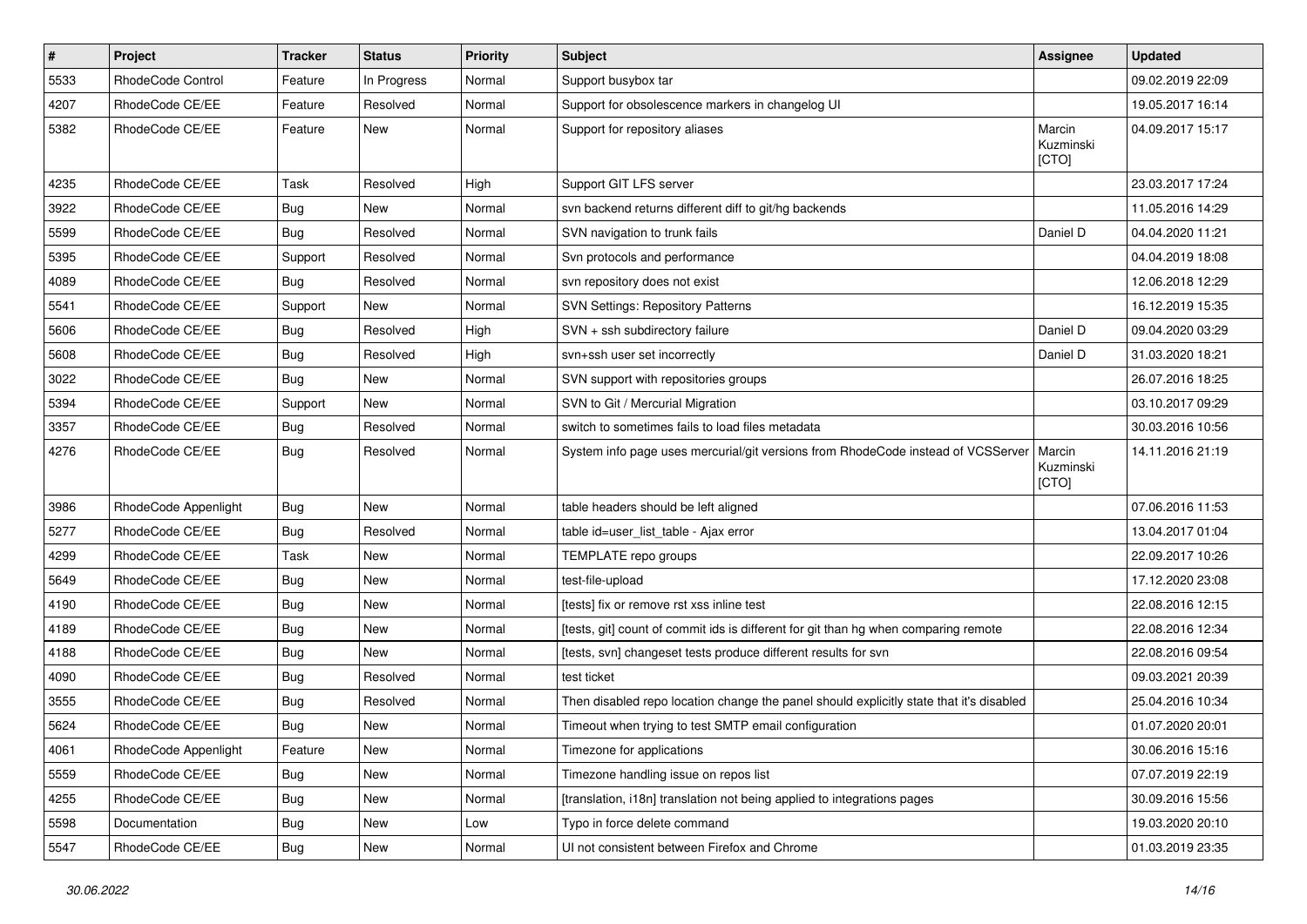| $\pmb{\#}$ | Project         | <b>Tracker</b> | <b>Status</b> | <b>Priority</b> | Subject                                                                                                                           | Assignee                     | <b>Updated</b>   |
|------------|-----------------|----------------|---------------|-----------------|-----------------------------------------------------------------------------------------------------------------------------------|------------------------------|------------------|
| 5316       | RhodeCode CE/EE | Feature        | In Progress   | Normal          | UI should provide checkout URL for a SVN path                                                                                     |                              | 06.11.2017 21:59 |
| 5672       | RhodeCode CE/EE | Bug            | <b>New</b>    | Normal          | Unable to browse git repository folders with # in names                                                                           |                              | 16.12.2021 18:13 |
| 5475       | RhodeCode CE/EE | Bug            | <b>New</b>    | Normal          | Unable to locate user in OpenLDAP directory via Idaps                                                                             |                              | 08.06.2018 20:06 |
| 5436       | RhodeCode CE/EE | Bug            | Resolved      | High            | Unable To Open Pull Request in 4.11.2                                                                                             |                              | 14.02.2018 11:14 |
| 5348       | Documentation   | Bug            | <b>New</b>    | Normal          | Uninstall documentaion missing some steps                                                                                         |                              | 06.07.2017 10:25 |
| 5408       | Documentation   | Task           | Resolved      | Low             | Upate nginx documentation for non standard SSL port                                                                               |                              | 12.07.2018 23:21 |
| 2844       | RhodeCode CE/EE | Task           | <b>New</b>    | Normal          | Update Bcrypt to a maintained version                                                                                             |                              | 17.02.2018 20:37 |
| 5584       | RhodeCode CE/EE | Feature        | <b>New</b>    | Normal          | "update pull request link" message on vcs client                                                                                  |                              | 23.01.2020 10:32 |
| 5622       | RhodeCode CE/EE | Bug            | Resolved      | High            | Upgrade from 4.18.3 to 4.19.3 broke all PRs                                                                                       |                              | 28.07.2020 16:44 |
| 5269       | RhodeCode CE/EE | Support        | <b>New</b>    | Normal          | Upgrade from RC EE 3.7.1 to RC EE 4.x                                                                                             |                              | 29.06.2017 19:36 |
| 5491       | RhodeCode CE/EE | Support        | <b>New</b>    | Urgent          | Upgrade RhodeCode Community + VCSSERVER from 4.10.4 to 4.12.4, pull request<br>stop working with reviewers                        |                              | 30.08.2018 09:47 |
| 5544       | RhodeCode CE/EE | Support        | Resolved      | Normal          | Use of authentication token with LDAP account results in account lockout when max<br>bad password attempts are configured in LDAP |                              | 27.02.2019 10:09 |
| 5523       | RhodeCode CE/EE | Bug            | Resolved      | High            | user from AD is asked to change his password when logs in.                                                                        | Thierry<br>Wynsdau           | 28.05.2020 20:28 |
| 5400       | RhodeCode CE/EE | Task           | New           | Normal          | User group - subgroup support                                                                                                     |                              | 06.11.2017 22:00 |
| 5259       | RhodeCode CE/EE | <b>Bug</b>     | Resolved      | Normal          | user-journal storage changes                                                                                                      |                              | 12.04.2017 00:04 |
| 4003       | RhodeCode CE/EE | Task           | Resolved      | Normal          | User personal repository groups improvements                                                                                      |                              | 07.11.2016 16:12 |
| 5519       | RhodeCode CE/EE | Bug            | New           | High            | User unable to fork the repo despite setting Repository Forking to Disabled                                                       |                              | 11.12.2018 22:21 |
| 3939       | RhodeCode CE/EE | Bug            | <b>New</b>    | Normal          | [ux] changelog filter blank after going back in browser                                                                           |                              | 18.05.2016 14:50 |
| 3441       | RhodeCode CE/EE | Bug            | New           | Normal          | [ux] clicking on line in file view scrolls to that line                                                                           |                              | 05.04.2016 13:35 |
| 3455       | RhodeCode CE/EE | Feature        | <b>New</b>    | Normal          | [ux] commit message search should render entire commit message                                                                    |                              | 07.04.2016 17:50 |
| 3460       | RhodeCode CE/EE | Feature        | New           | Normal          | [ux, frontend] hide "show more" button when there is nothing more to show                                                         |                              | 11.04.2016 13:37 |
| 4144       | RhodeCode CE/EE | Feature        | New           | Normal          | [ux] improve enable/disable of notifications                                                                                      |                              | 02.08.2016 17:19 |
| 4065       | RhodeCode CE/EE | Bug            | Resolved      | Normal          | [ux, login] 404 on login after comment attempt                                                                                    | Marcin<br>Kuzminski<br>[CTO] | 04.07.2016 00:40 |
| 4051       | RhodeCode CE/EE | Task           | <b>New</b>    | Normal          | [ux, renderering] Consistent formatting on text fields.                                                                           |                              | 22.09.2017 10:27 |
| 4216       | RhodeCode CE/EE | Task           | <b>New</b>    | Normal          | [ux, renderers] implement consistent rendering for text fields                                                                    |                              | 06.09.2016 11:46 |
| 5266       | RhodeCode CE/EE | Bug            | Resolved      | Normal          | Validate if changes in target branches get's propagated on Pull request updates                                                   |                              | 05.04.2017 18:10 |
| 4227       | RhodeCode CE/EE | Support        | Resolved      | Normal          | VBScript files detected as text/plain - no syntax highlighting                                                                    |                              | 14.09.2016 22:38 |
| 5522       | RhodeCode CE/EE | Bug            | Resolved      | Low             | vcsserver fails when url contains extra "/"                                                                                       |                              | 28.02.2019 13:52 |
| 5492       | RhodeCode CE/EE | Bug            | New           | Normal          | VCSServer + SVN 1.10                                                                                                              |                              | 26.07.2018 15:01 |